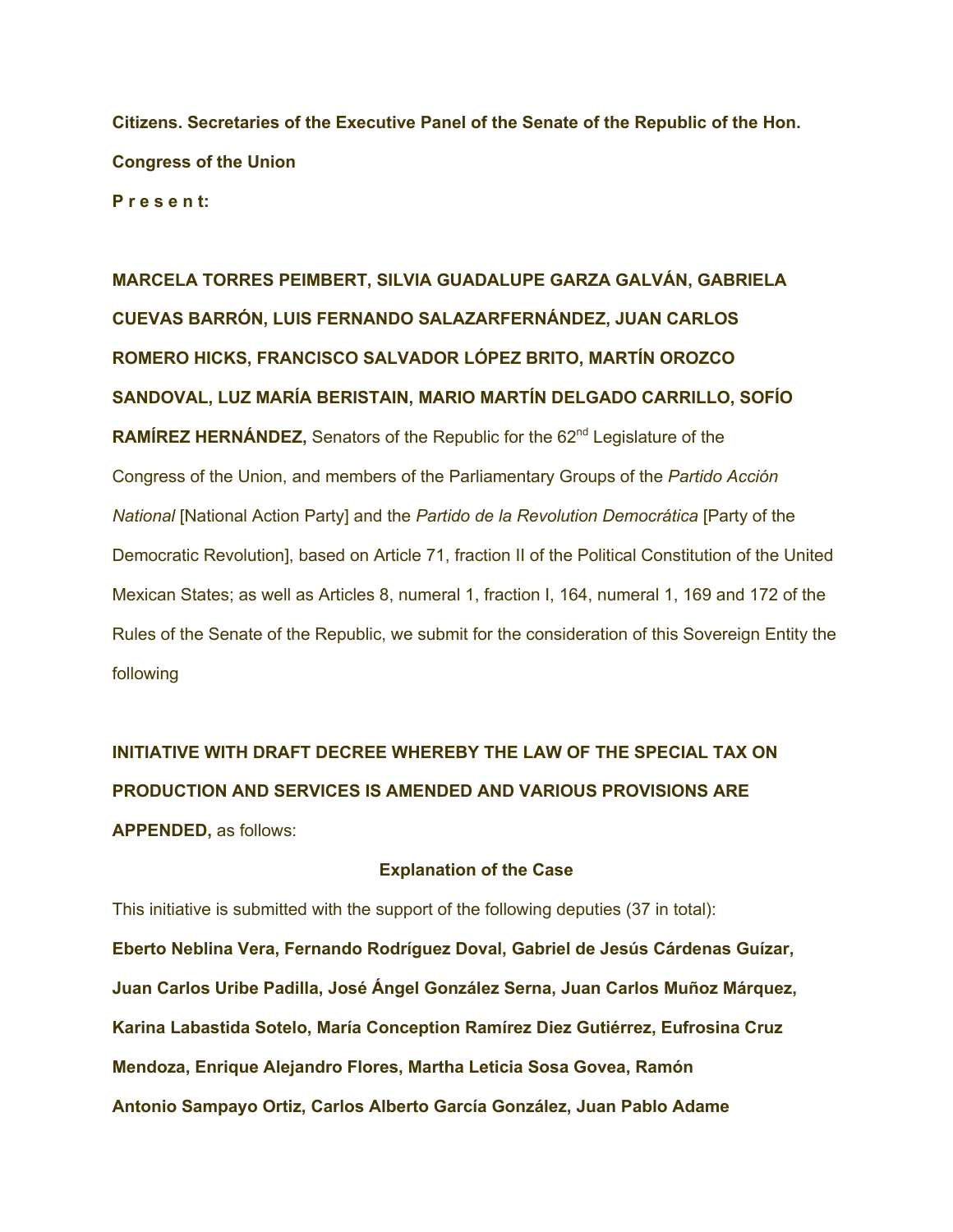**Alemán, María Teresa Jiménez Esquivel, Omar Antonio Barboa Becerra, Leslie Pantoja Hernández, María Isabel Ortiz Mantilla, José de Jesús Oviedo Herrera, Andrés de la Rosa Anaya, Alicia Conception Ricalde Magaña, Mario Alberto Dávila Delgado, Alberto Díaz Trujillo, Glafiro Salinas Mendiola, Julio César Lorenzini Rangel , José Guillermo Anaya Gómez, Marcelo de Jesús Torres Cofiño,** *Fernando*  **Rodríguez Doval, of the Parliamentary Group of the Partido Acción National, Laura Barrera Fortoul, Francisco Javier Fernández Clamont, of the Parliamentary Group of the Partido Revolucionario Institutional, Rosario Pariente Gavito, Rubén Acosta Montoya, Bárbara Romo Fonseca, Felipe Arturo Cámara, Ruth Zavaleta Salgado, Analilia Garza Cadena, of the Parliamentary Group of the Partido Verde Ecologista de Mexico and Roberto López González of the Parliamentary Group of the Partido de la Revolution Democrática.**

(Signatures are attached)

## **A. Constitutional Foundation.**

The right to the protection of Health, as one of the social rights with content involving services by definition, implies that the State must perform a series of positive actions (of doing) that seeks to safeguard the health of its people, or otherwise, to restore it when it has been impaired. Accordingly, Article 4 of the Constitution, insofar as it provides that "*Every person has the right to the protection of health (…),"* states that *"the legislator, in implementing the demarcation of the individual spheres required by rights of protection, comprises a decisive part of the legal system, and thereby, an essential part of social life"* [1], wherefore he is obliged to establish laws that permit such protection, which cannot be only linked to access to health services, but also to creating the conditions for the public, in the normal conduct of its activities, to be able to see the aforesaid fundamental right protected.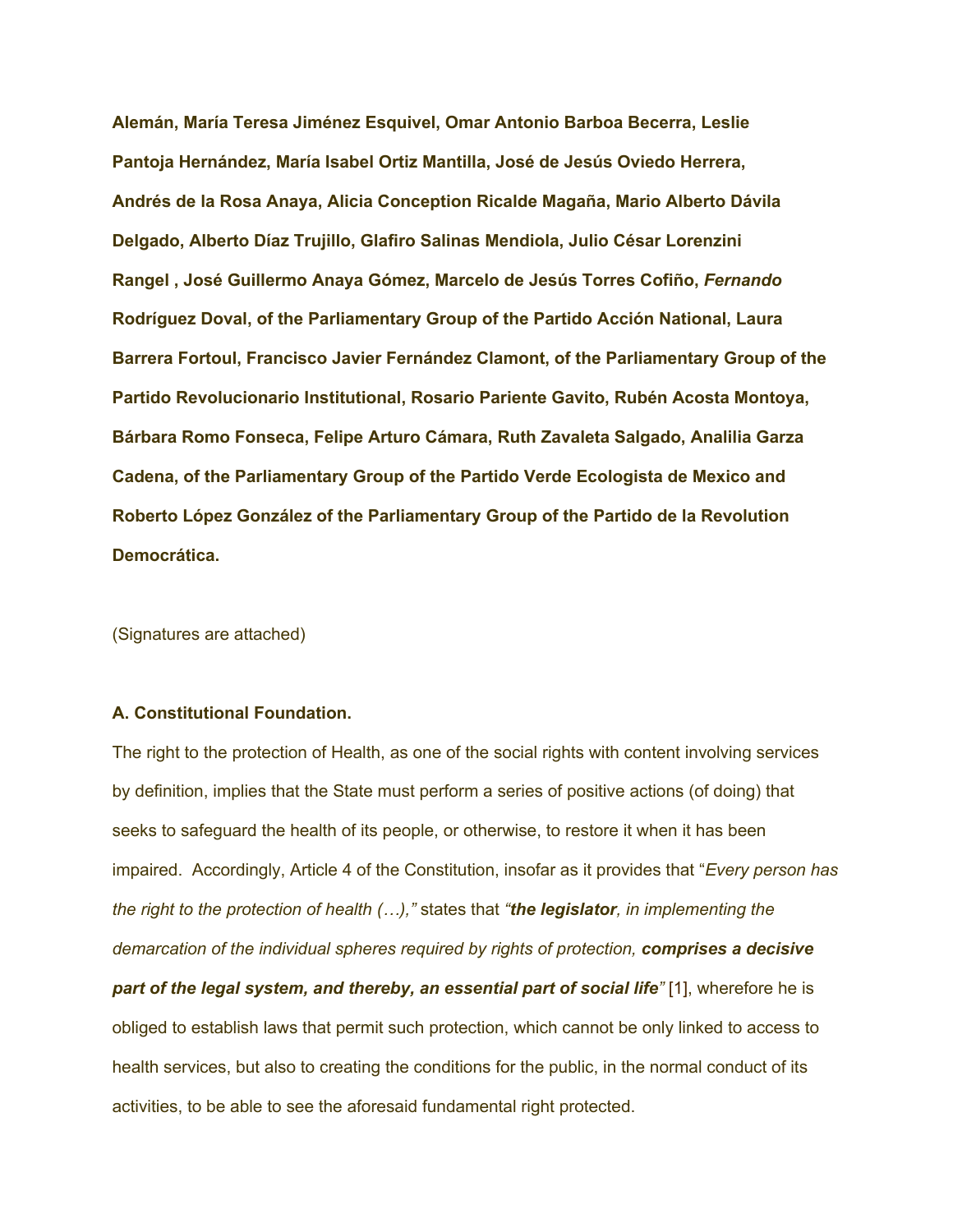It is on these grounds that the protection of health is one of the fundamental tasks of democratic States, and represents one of the key elements of the welfare State, by obliging it to create public policies to put it into practice, including, for instance, those involving taxation.

In this regard, it is necessary to bear in mind what is meant by Health, since all actions of the State should, as already noted, tend towards maintaining it. Accordingly, health involves, according to what is stated by the International Conference on Primary Health Care, *"the state of complete physical, mental, and social wellbeing, and not only the absence of afflictions or diseases (…),"* hence all laws issued by the legislative branch should contribute to its maintenance and protection.

The foregoing, moreover, is confirmed by what is set forth in Paragraph 56 of General Observation 14 on Article 12 of the International Covenant on Economic, Social and Cultural Rights, issued by the UN Committee of Economic, Social and Cultural Rights, which establishes that **States must adopt framework legislation to give greater effectiveness to the national strategy that they must enunciate to make the right to health a reality**. [2]

Similarly, and at the inter-American level, we note that the American Declaration of the Rights and Duties of Man recognizes (Article XI) that *"every person has the right to have his health preserved by sanitary and social measures concerning nourishment, clothing, housing and medical care, corresponding to the level allowed by public resources and those of the community."*

As can be observed, the creation of laws permitting the actual protection of health cannot be solely construed as being linked to health matters, but rather to others as well, such as taxation, particularly with the intention of establishing taxes that, on one hand, inhibit behaviors that are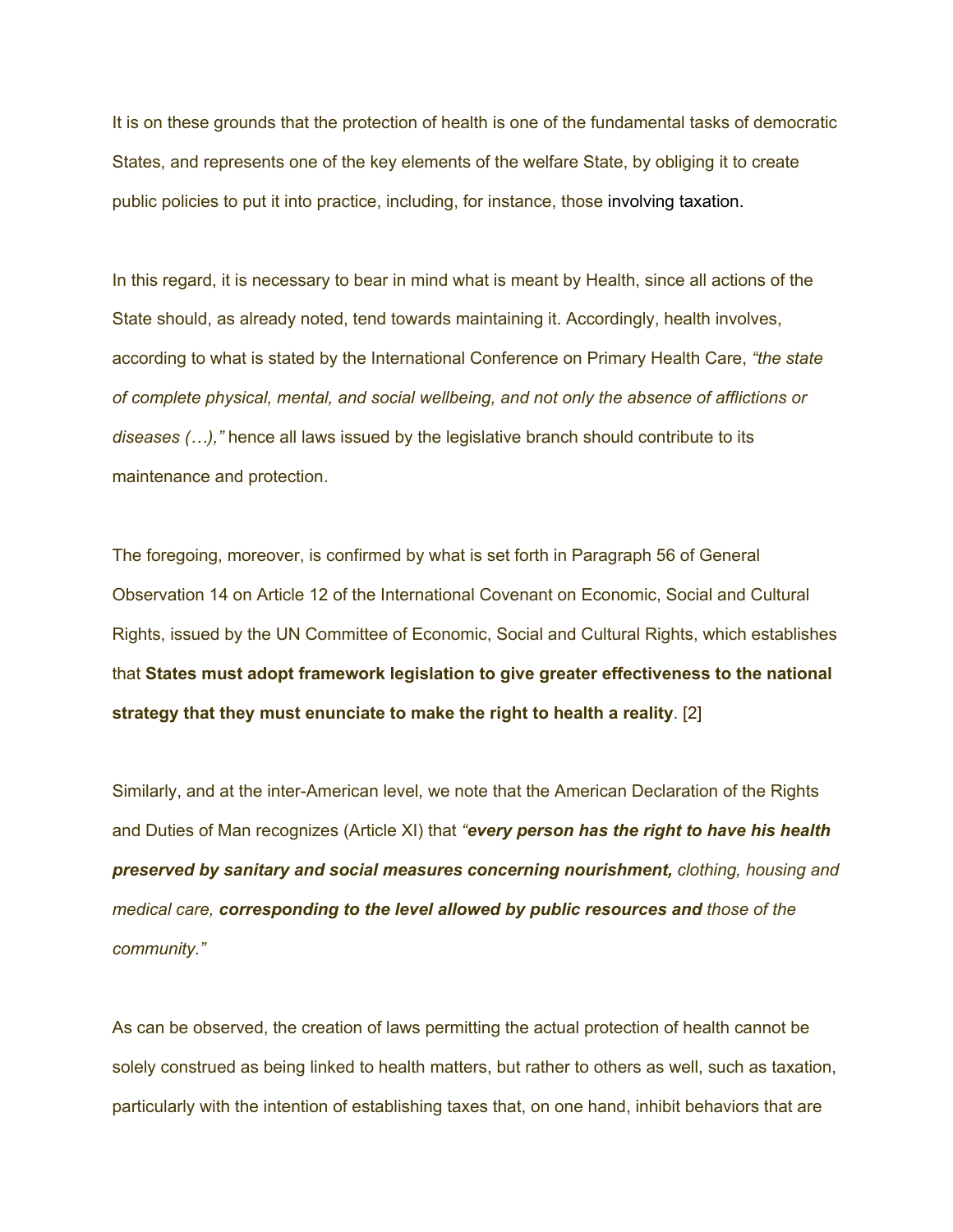harmful to health and, on the other hand, when they are enacted, generate funds to meet the expenditures for their care.

Moreover, the Supreme Court of Justice of the Nation has thus understood the right to the protection of health, in holding that this is *"a social responsibility that the State, society and the interested parties indissolubly share, based on criteria of ability to pay taxes, and redistribution of income."* [3]

Hence the thought that establishing taxes that make it possible to execute such functions should be seen as a policy of State, that is, tax policy with an eminently social purpose, in this case, associated with the right to health and its protection.

# **B. The Special Tax on Production and Services, as a tax with fiscal and extrafiscal purposes concerning public health.**

The obligation of the State to meet public expenditures, among them, those associated with the protection of health, constitutes an essential task, not only to make the right to health effective, but also to create conditions allowing for its protection. Accordingly, the need to establish taxes to generate revenue in order to pay for such expenditures and, in tandem with this, to inhibit behaviors harmful to health, is a fundamental tool. All the more so if we consider that our country requires greater tax resources, especially non-petroleum resources (to avoid being subject to their volatile behavior) in order to enable it to bear these and other costs.

So it is that considering an increase in indirect taxes, such as the Special Tax on Production and Services, which by definition has the function of raising funds, and which also makes it possible to fulfill an extra-fiscal purpose, depending on the target of the levy, such as inhibiting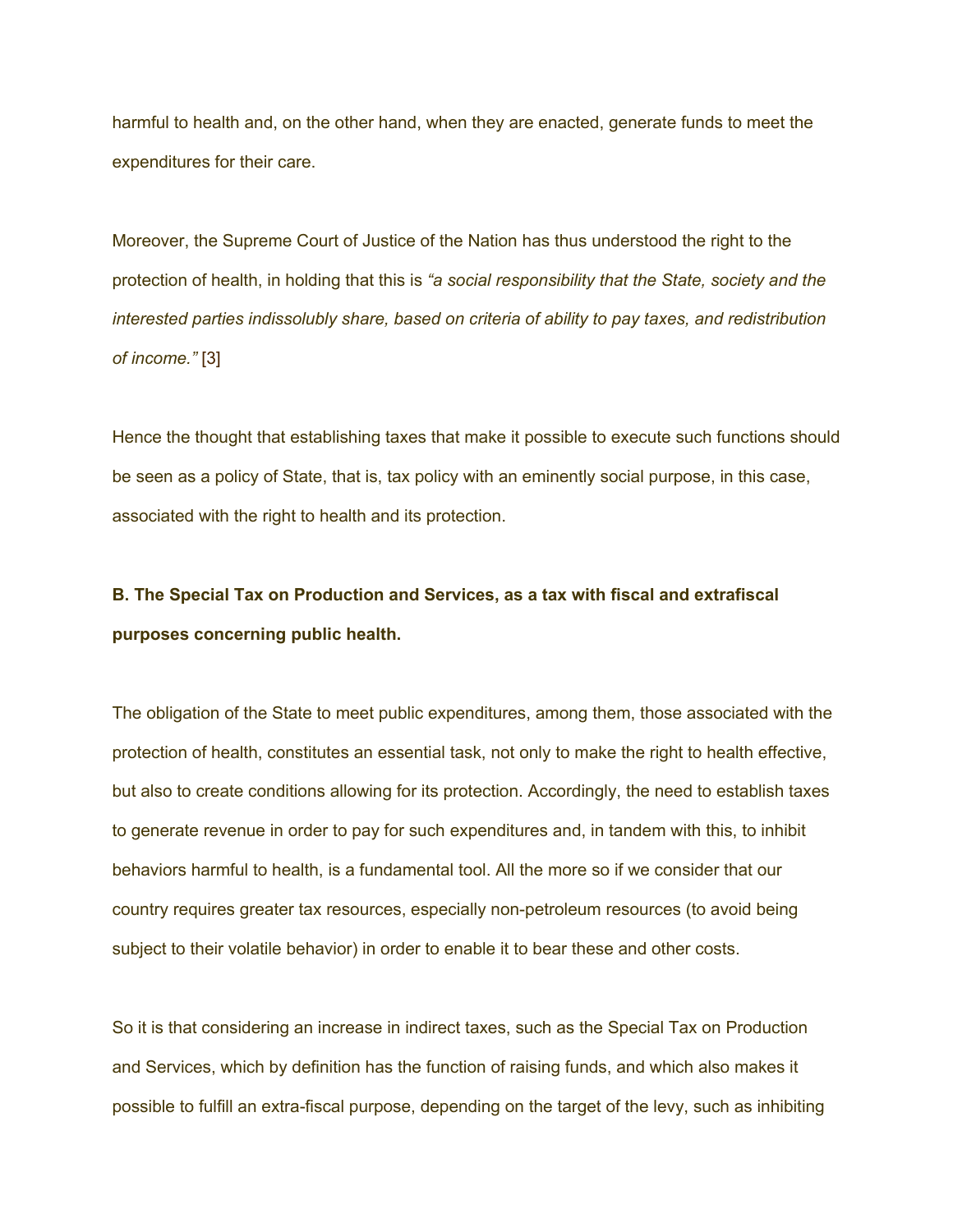the consumption of certain products that can cause a public health problem (such as soda, or beverages with high sugar content, for example), proves to be an appropriate mechanism for achieving the indicated objectives, that is, achieving a higher intake of tax income and preventing the consumption of products that are harmful to the country's public health.

Furthermore, this is a tax that is easy for the fiscal authorities to collect, administer, manage and control, since the way it is collected is done through a few taxpayers, which helps with tax management.

In this light, the levying of the Special Tax on Production and Services on soda and sugared beverages would not only allow for greater collection to defray the public expenditures of the Federation, federal institutions and municipalities, (given that the tax in question is participatory and directly assessed), but it would also be an instrument to inhibit the consumption of such beverages, since it has been proven that an increase in their price has a direct bearing on reducing their consumption (this is a product with an elastic demand in economic terms).

# **C. Overweight and obesity as a Public Health problem in Mexico.**

In Mexico, overweight and obesity represent one of the greatest public health problems, considering that 39.05% of the population is overweight and 32.15% subject to obesity, substantially increasing the risk of suffering diseases such as diabetes and cancer.

In this regard, according to the 2012 National Survey of Health and Nutrition, children of school age (of both sexes), from 5 to 11 years old, exhibited a combined national prevalence of overweight and obesity of 34.4% in 2012, with 19.8% overweight and 14.6% subject to obesity, whereas for adults the combined prevalence is 73% for women and 69.4% for men.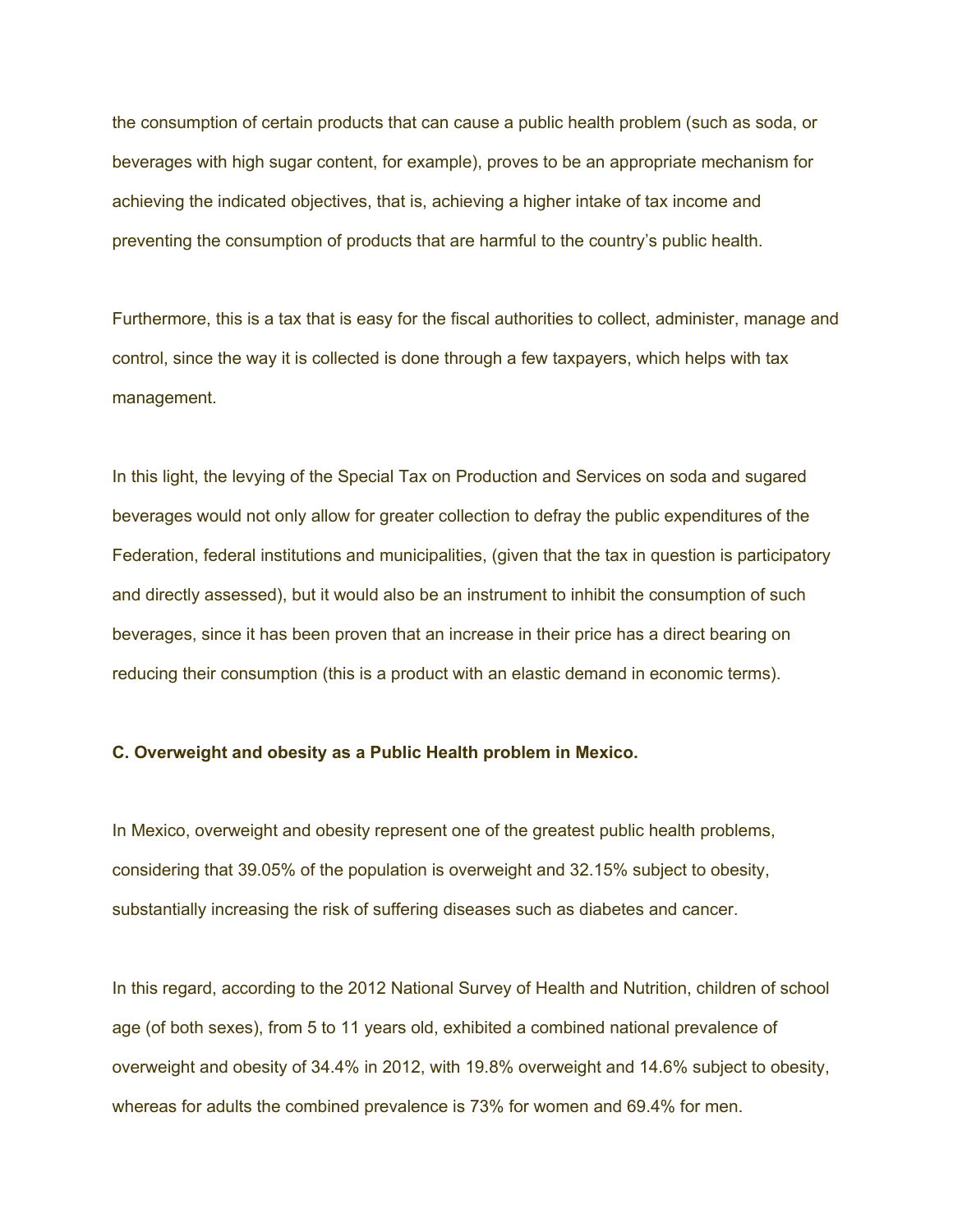These public health problems have as one of their central causes the consumption of soda, since Mexico is the main consumer of such beverages in the world. Our country consumes an average of 163 liters of soda per person per year, which is 40% higher than the consumption of an average American (118 liters). [4]

According to data of the 2010 National Survey of Household Income and Expenditures, conducted by the National Institute of Statistics and Geography, in 2010, Mexican families' expenditures on non-alcoholic beverages (including sodas) accounted for 5.7% of expenditures on food and beverages. Mexican households allocated the same amount of money to sodas as they did to beef and veal. [5]

According to Stephanie Seneff, researcher at the Massachusetts Institute of Technology, a serving of 500 milliliters of soda contains 220 calories, without contributing any kind of nutrients. This volume of soda contains 60 grams of sugar, which is equivalent to 12 spoonfuls of sugar. [6]

According to the article, "Ounces of Prevention — The Public Policy Case for Taxes on Sugared Beverages," published by Dr. Kelly Brownell and Dr. Thomas Friedman in the *New England Journal of Medicine*, the probability of a child's being obese increases 60% for each serving of soda (of 227 ml) that it consumes per day, at the same time that the probability increases of suffering from diabetes and other diseases associated with being overweight. [7]

In the case of women, consumption of a daily portion of soda increases the risk of heart disease by 23%, which goes up by 35% for those who consume two or more servings a day [8] Another study conducted in 2009 by the University of California in Los Angeles demonstrates that adults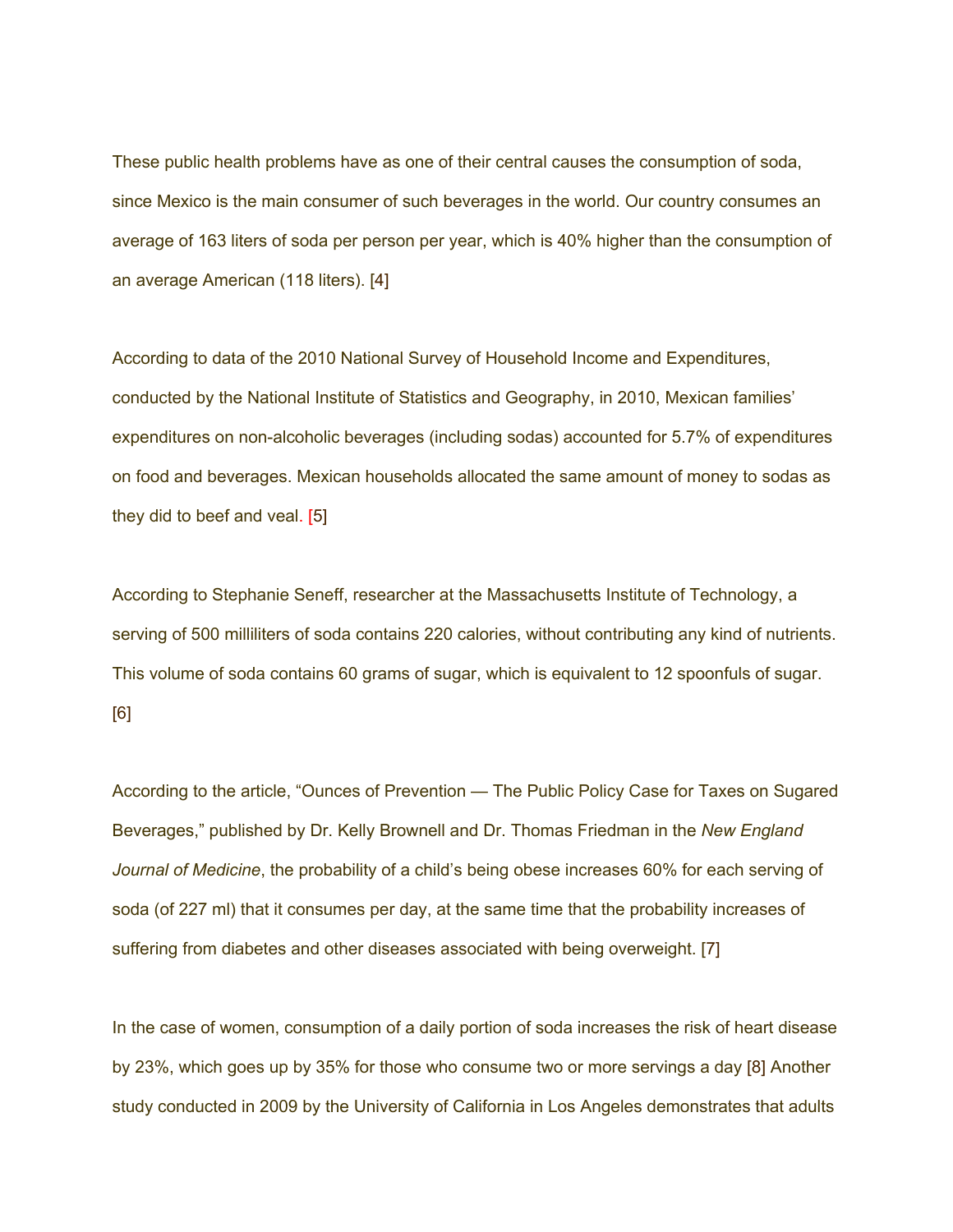who consume soda occasionally are 15% more likely to suffer from overweight and obesity. This figure goes up to 27% if consumption is of one or more servings a day. The study also indicates that in children and adolescents, overweight and obesity are associated with a higher cardiovascular risk, high cholesterol, high blood pressure and diabetes, among others [9]

The Center for Research on Health and Nutrition of the Secretary of Health states that the increase in the consumption of soda causes an increase in cases of diabetes and early obesity in Mexican children and youth because they are beverages prepared with sucrose, glucose and fructose, which affect the pancreas and can easily get into the blood, becoming part of the tissue and turning into fat. [10]

According to David L. Katz, specialist in internal and preventive medicine and Director of Yale University's Prevention Research Center, consumption of sugar in excess can prove harmful in any of its forms (sucrose, fructose, etc.), and provides only empty calories, which contribute to weight increase, hormonal imbalance, insulin resistance and diabetes. [11]

The increase in the prevalence of overweight and obesity on a global scale is closely linked to a tendency to increase the ingestion of hypercaloric foods rich in fat and sugars, including sodas and sugared beverages, which contain few vitamins, minerals or other nutrients. [12]

Furthermore, obesity and overweight have a high cost for Mexico, not only because 8 out of every 10 deaths in the country are caused by chronic non-transmittable diseases related with these afflictions [13], but also because of the growing cost it represents for the public health system.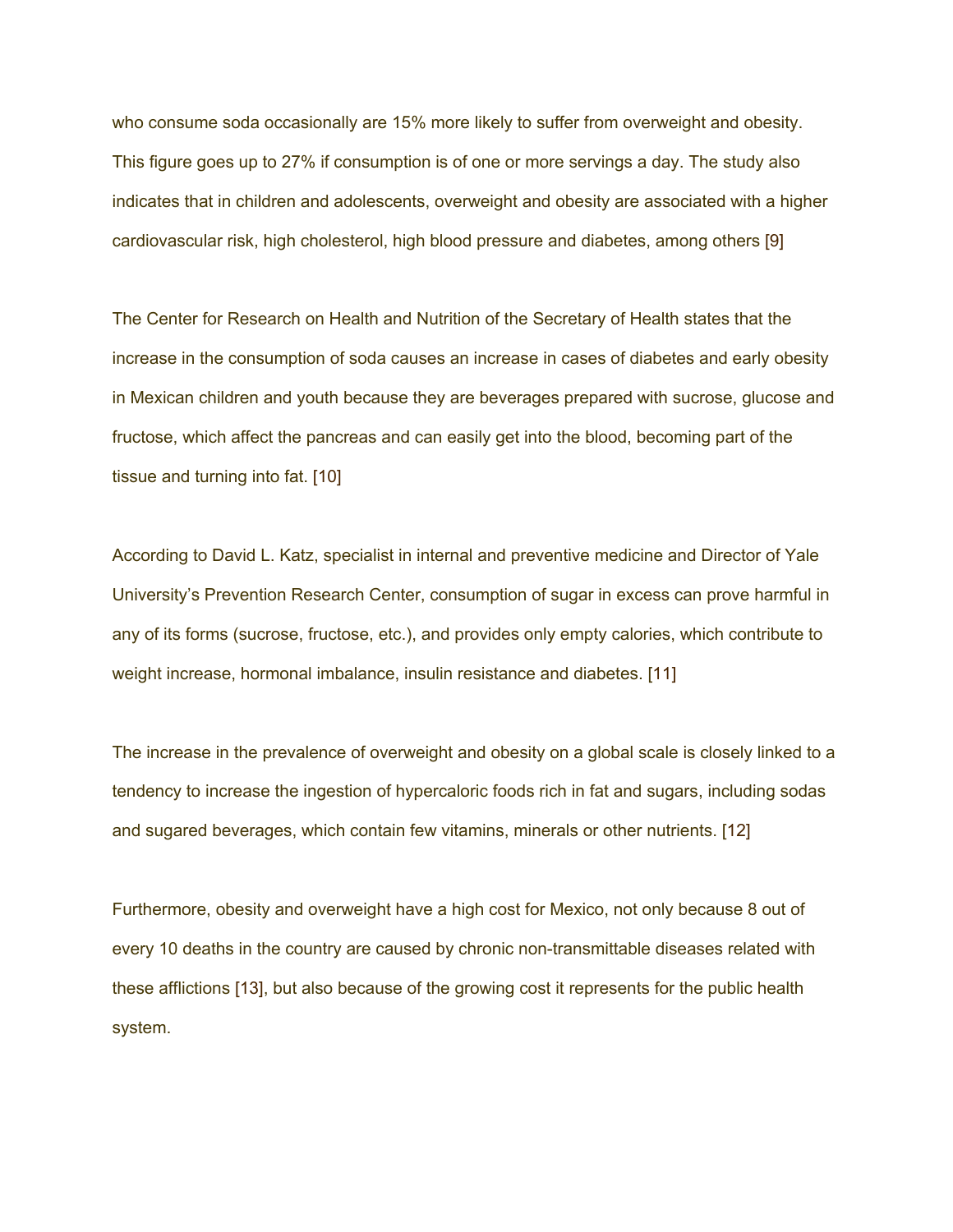In Mexico, the total cost of overweight individuals and obesity doubled from 2000 to 2008, going from \$35.429 billion pesos to at least \$67.345 billion pesos. It is estimated that this expenditure will go up to \$150.86 billion pesos in 2017, equivalent to five times the budget for UNAM in 2012 (\$32 billion pesos). [14]

Similarly, the estimated indirect cost for the loss of productivity due to premature death caused by obesity came to \$25 billion pesos in 2008, which has an annual growth of 13.51%. If this problem is not solved through programs and public policies for prevention and reduction of obesogenic factors, this cost will reach \$73 billion pesos in 2017, equivalent to the GDP of states such as Nayarit and Colima, which will affect approximately 68 thousand families per year. [15]

According to the study "Impact of the change in consumption of sugared beverages on caloric intake in children and adolescents," of the National Center for Biotechnology Information in the United States, the replacement of sugared beverages by products without energy is related to the reduction in caloric intake, so that it represents a key strategy for eliminating excess calories and preventing obesity. The results of this study indicate that for each additional service (230 milliliters) of sugared beverages, keeping other beverages constant, there is an increase of 106 kcal per day. On the other hand, no net increase was seen in total energy consumption in the case of water (8 kcal/d). The study concludes that replacing a sugared beverage with water would help to reduce caloric intake by 235 calories per day. [16]

Liquids have an absolute lack of dietetic compensation, which suggests that the organism does not register the ingestion of energy from beverages to then regulate the appetite and the intake of food. From 1999 to 2006 energy consumption from beverages doubled for all age groups.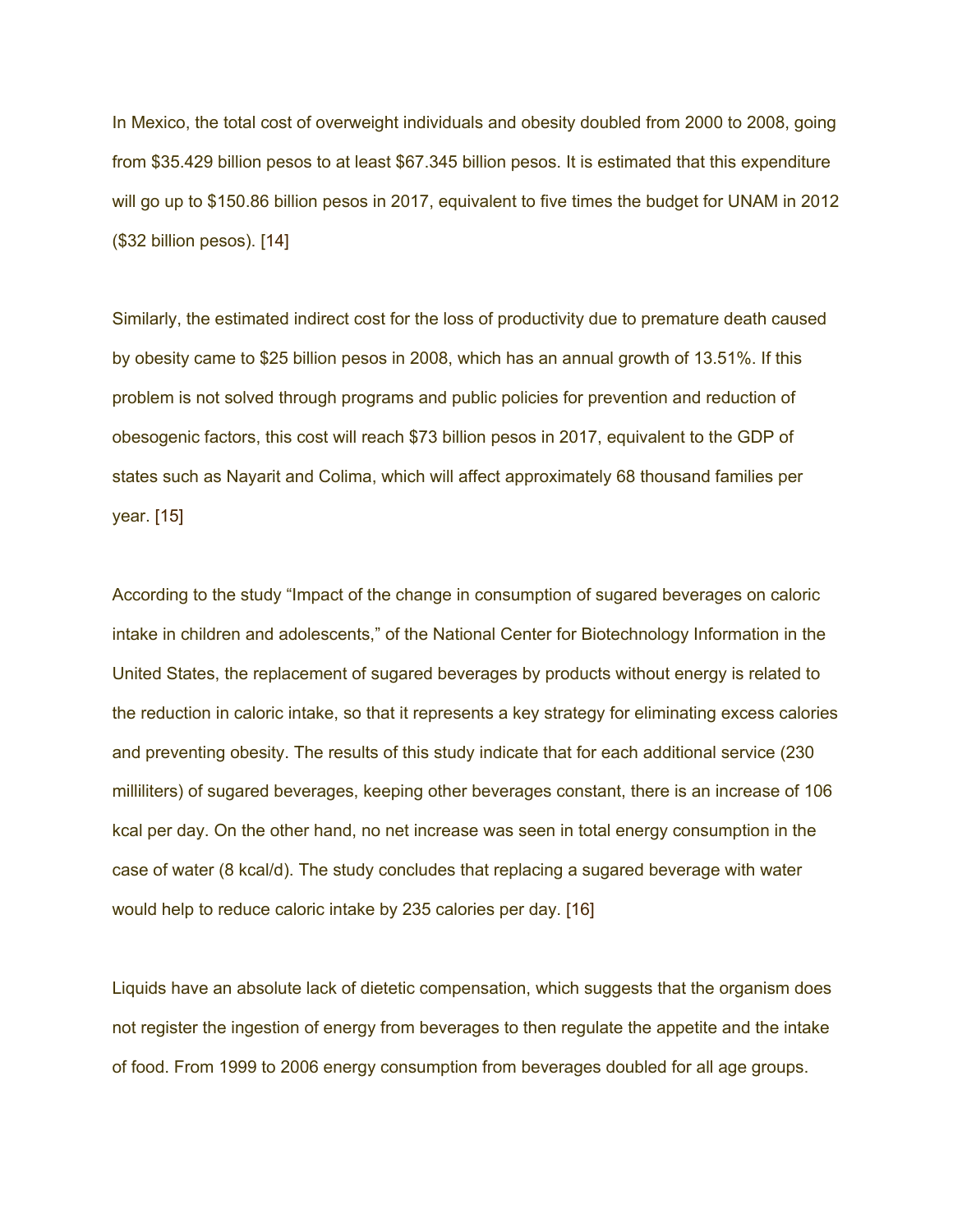Consumption of beverages with sugar and low nutrient content (sodas, juices, "*aguas frescas*" and coffee with sugar) is recommended only occasionally and in small servings, since they provide excessive calories and zero, or only very slight nutritional benefit. Given the low satiation produced by these beverages, their net effect is an increase in the consumption of energy and therefore, obesity. [17]

Nutritionist Guadalupe Elsa Quijano Romo, head of Nutrition at the General Hospital in Zone No. 26 of the Mexican Institute of Social Security (IMSS), located in Mexico City, confirms that empty calories do not help human growth or development, and only turn into a health risk. Moreover, she affirms that due to the high consumption of empty calories that occurs in Mexico we have become one of the countries with the highest level of obesity in the world, without overlooking the fact that the population with chronic degenerative diseases (of long duration that become worse over time), such as diabetes (an increase in the concentration of blood sugar due to the organism's inability to use it), hypertension (high blood pressure), hyperlipidemia (high levels of fat in the blood) and circulatory problems increase permanently. [18]

# **D. The Special Tax on Production and Services on sodas and sugared beverages as an instrument for raising revenue and inhibiting behaviors harmful to public health.**

Because of the situation described in the previous item, and considering the constitutional foundations noted, as well as the feasibility of using fiscal policy instruments such as establishment of tax payment, the aim is to endow the State through the present Initiative with greater resources to deal with expenditures in the health sector deriving from overweight and obesity, and therefore, to have the means to provide medical care to those affected, and to discourage the consumption of sodas and sugared beverages, as a measure of an extrafiscal nature.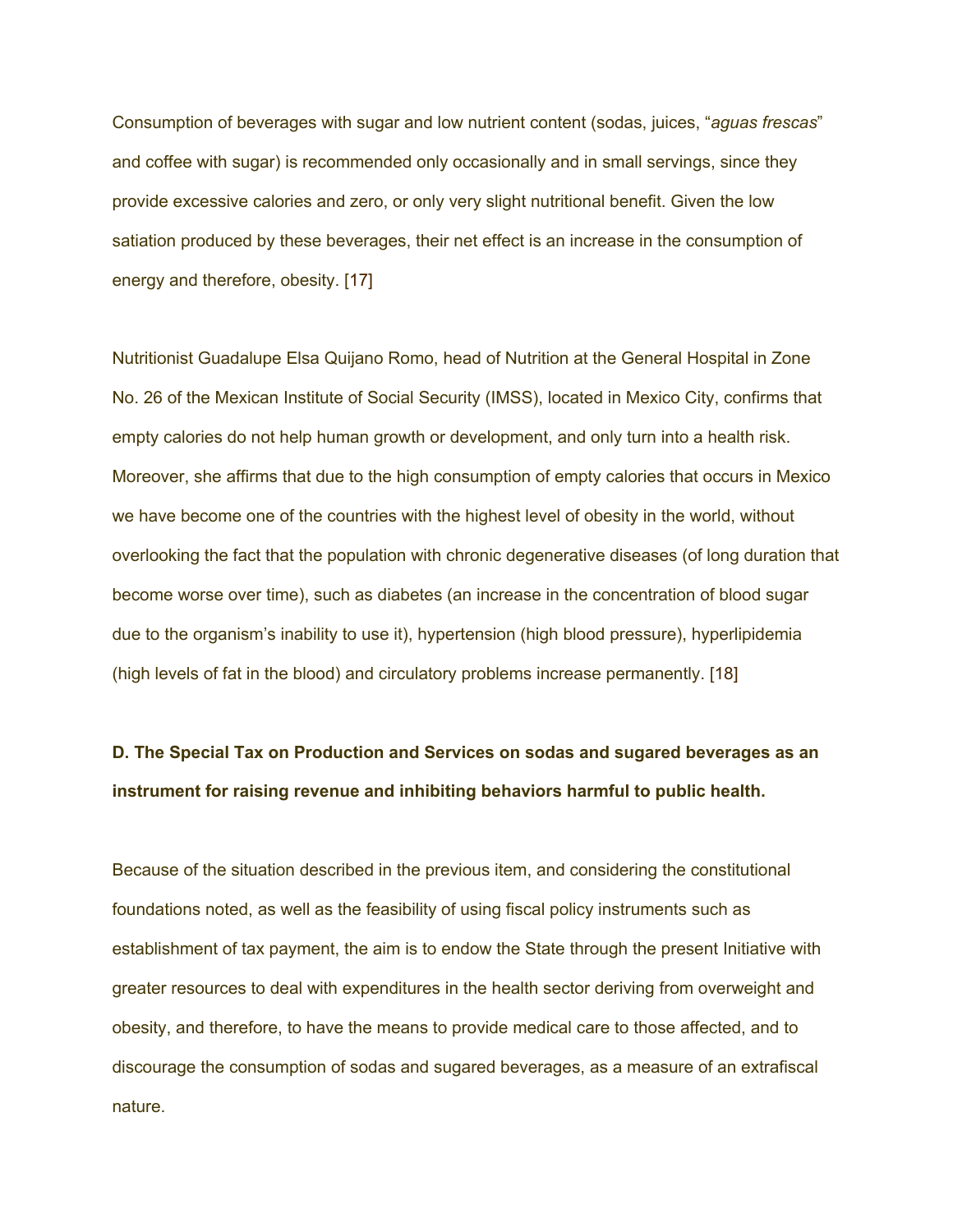This kind of tax gives governments the opportunity to seek a public good (public health) and also benefit the treasury (with higher tax revenues).

In this light, by extension, the assertions contained in the judgment handed down by the First Chamber of the Supreme Court of Justice of the Nation in settling Protection in Review 1088/2007 prove applicable, condensed as the following thesis of Jurisprudence:

# *"PRODUCTION AND SERVICES. THE EXTRAFISCAL PURPOSE SOUGHT IN IMPOSING A HIGHER RATE OF TAXATION ON BULK PROCESSED TOBACCO IS DIFFERENT AND INDEPENDENT FROM THE PREROGATIVE OF THE CONGRESS TO IMPOSE A SPECIAL RELATED TAX.*

*Article 73, fraction VII, of the Political Constitution of the United Mexican States sets forth the prerogative of the Congress of the Union to levy the necessary taxes to cover public expenditures, on the basis of which the tax on the sale and importation of the goods is indicated in the Law of the Special Tax on Production and Services. Now then, through the Decree published in the Official Diary of the Federation on December 27, 2006, the legislature established a higher tax on tobacco processed in bulk in relation to other products, for the purpose of discouraging its consumption, that is to say, the measure in question did not fulfill the purpose of all taxes to contribute to public expenditures, but rather the extrafiscal purpose consisting of discouraging the consumption of a product harmful to health, which is different and independent of the prerogative of the Congress of the Union to levy the respective tax, for although the special tax on production and services has the purpose of raising revenues, it is different owing to the fact that it seeks to discourage tobacco consumption, which is achieved through the imposition of a high rate, not by the tax in and of itself."*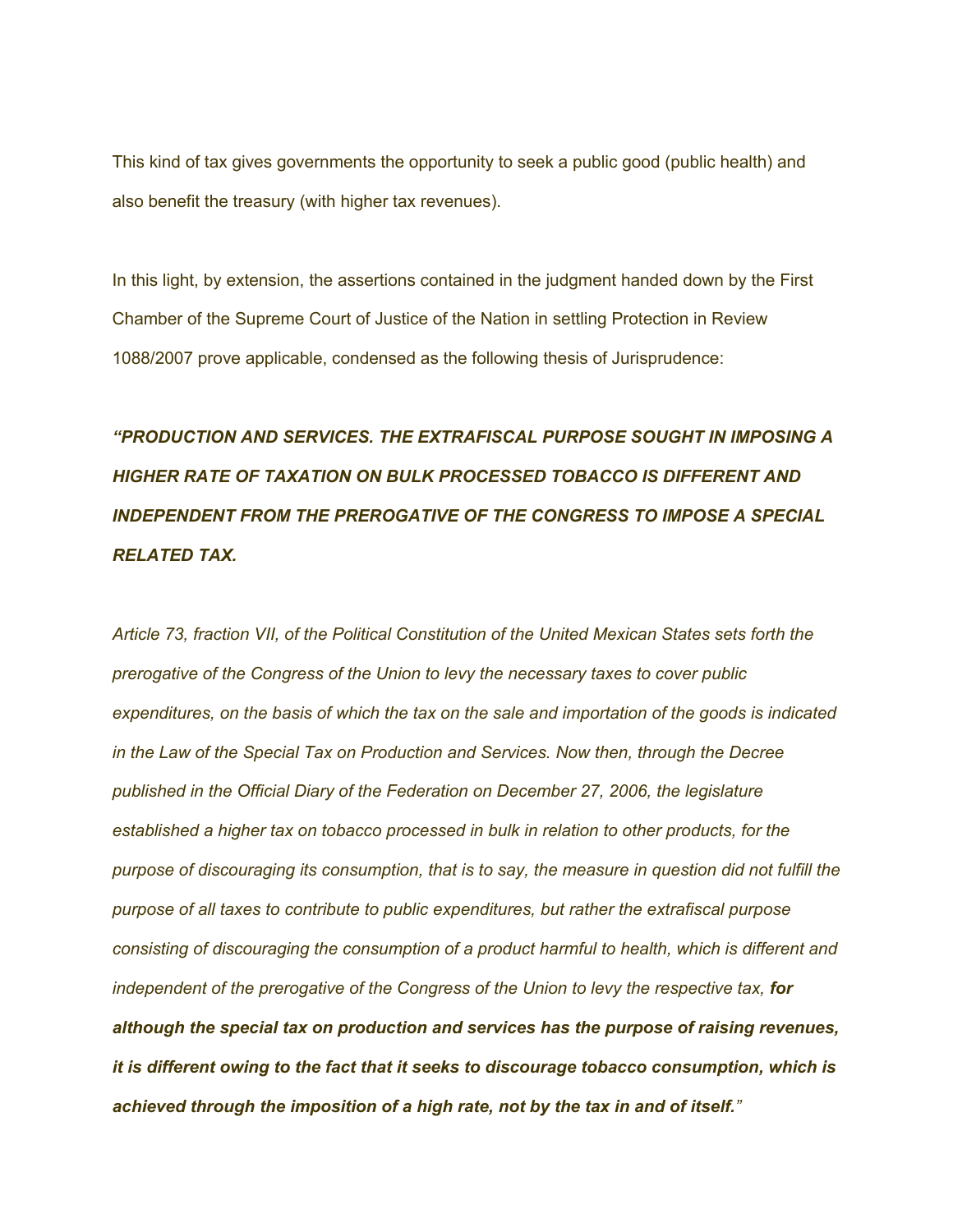By the same token, also by extension, the theses set forth below are applicable for their illustrative effects:

"PAYMENT OF TAXES. EXTRAFISCAL PURPOSES.

In addition to the revenue-raising purpose that taxes have to defray the public expenditures of the Federation, States and Municipalities, they can also serve in an ancillary fashion as effective instruments to promote such financial, economic and social policies as the State may have an interest in pursuing, guiding, channeling, encouraging or discouraging certain activities or social practices, depending on whether or not they are deemed useful to the harmonious development of the country, as long as they do not violate the guiding constitutional principles of taxation.

"PAYMENT OF TAXES. EXTRAFISCAL PURPOSES CANNOT JUSTIFY THE VIOLATION OF ARTICLE 31, FRACTION IV, POLITICAL CONSTITUTION OF THE UNITED MEXICAN STATES.

The existence of an extrafiscal purpose, the latter being understood as an objective other than the raising of revenue which it is sought to achieve through the establishment of a particular tax, cannot be converted into an isolated element to justify the violation of the principles of legality, proportionality, equity and allocation towards public expenditures as enshrined by Article 31, fraction IV of the Constitution. Extrafiscal purposes are exclusively other elements that the body conducting oversight must analyze to determine the constitutionality, or lack thereof, of a particular precept."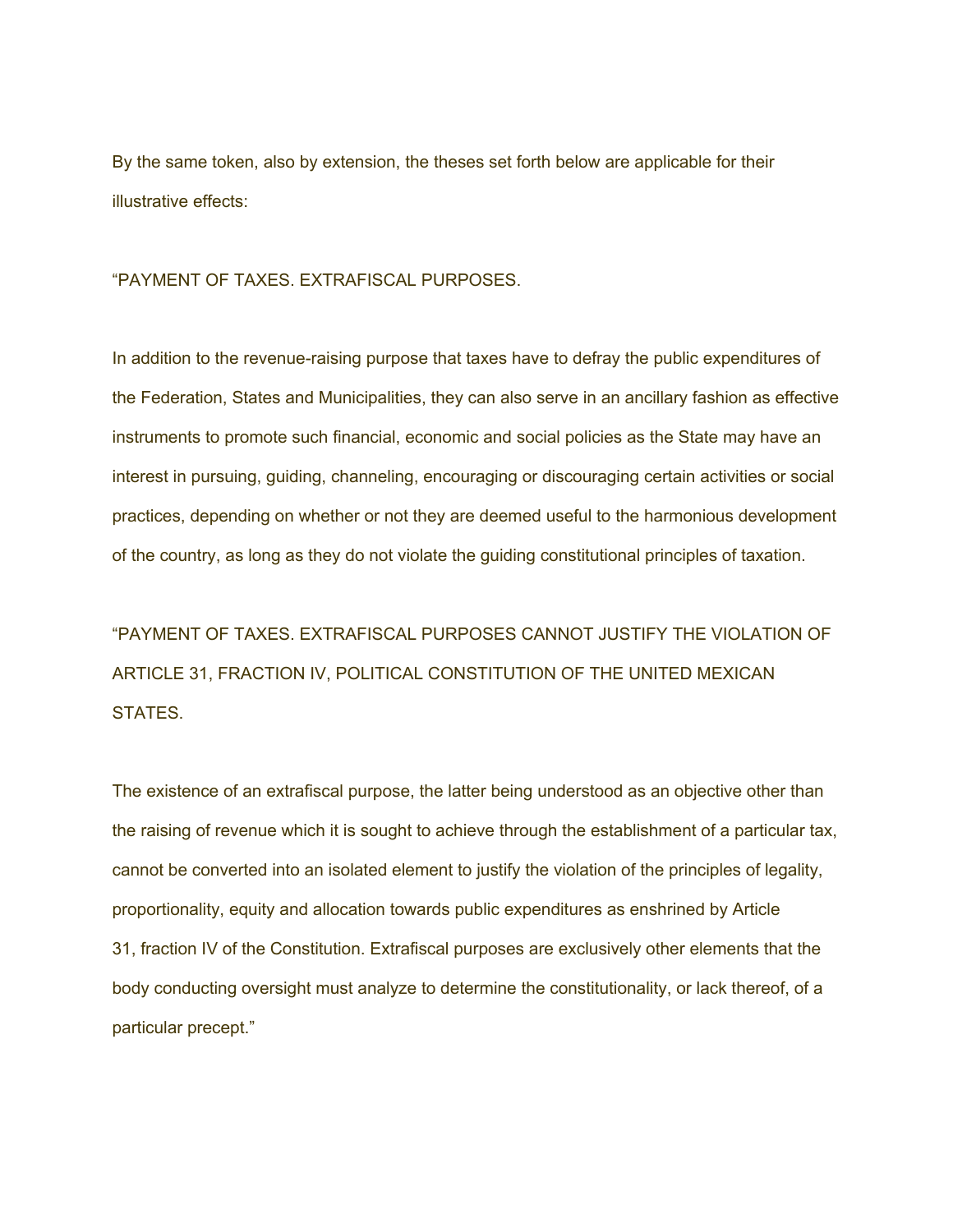Hence the legislature's prerogative to establish taxes and promulgate, among other things, laws that prove indispensable to channeling and fomenting the country's economic development, as well as to achieve a more just distribution of wealth. It needs to be specified that extrafiscal purposes are achieved not solely through the establishment of taxes, but also through exemptions.

Indeed, the extrafiscal purpose sought, and that justifies the establishment of the tax proposed below, is intended to bring about a reduction in the consumption of soda and sugared beverages, and thereby, a reduction in all public costs that are associated with health.

### E. Content of the Initiative

Accordingly, through the present Initiative, essentially the following is proposed: i) to establish a tax on soda and sugared beverages, and ii) to determine that the tax revenues collected under this heading are to be allocated to defray expenditures caused by the diseases resulting from their consumption, through the National Health System, without impairment to what is set forth in the Law of Fiscal Coordination.

The proposals in question are set forth in detail below:

## I. **Establishment of the tax.**

It is deemed necessary to apply a special *ad valorem* tax of 20% on the price of sale to the general public of any of the following beverages and products to produce beverages that are sweetened with sugars, and therefore have a caloric content: carbonated natural and mineral waters; sodas; concentrates, powders, syrups; essences or extracts of flavors, which upon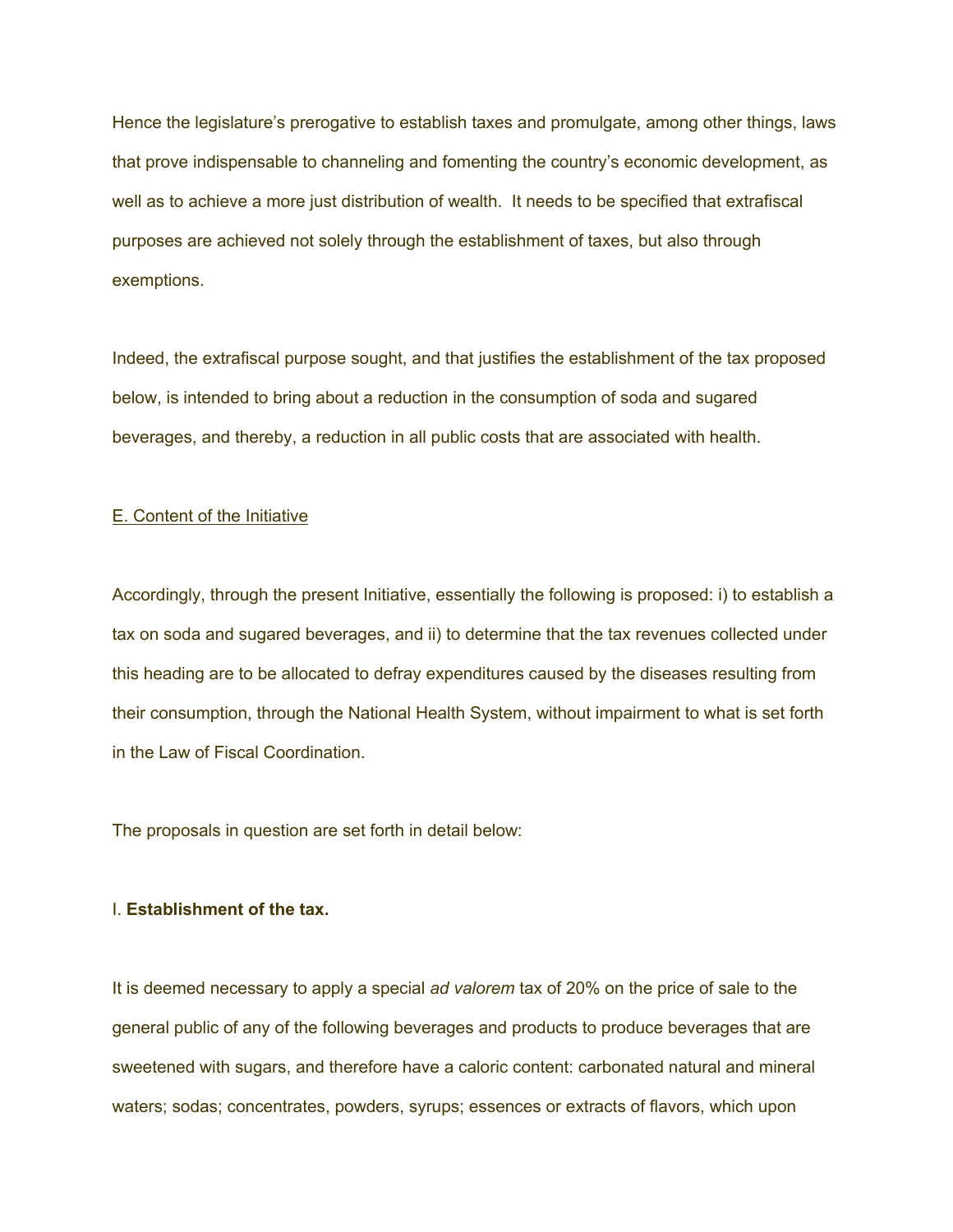being diluted make it possible to obtain sodas, since, as noted, the content of the latter in such beverages is one of the main causes of overweight and obesity.

In this regard, in addition to the definition proposed for soda, the definition of "sugars" is put forward in accordance with what is established in **OFFICIAL MEXICAN STANDARD NOM-051- SCFI/SSA1-2010, GENERAL LABELING SPECIFICATIONS FOR FOOD AND NON-ALCOHOLIC BEVERAGES PRIOR TO PACKAGING – COMMERCIAL AND HEALTH INFORMATION** (*NORMA OFICIAL MEXICANA NOM-051-SCFI/SSA1-2010, ESPECIFICACIONES GENERALES DE ETIQUETADO PARA ALIMENTOS AND BEBIDAS NO ALCOHÓLICAS PREENVASADOS INFORMACION COMERCIAL Y SANITARIA***),** with the aim of clearly indicating what is the purpose of the tax.

Furthermore, it is necessary to mention that this tax also finds support in what is established in Article XX, sub-paragraph b, of the General Agreement on Tariffs and Trade (GATT), which states that:

*"(…) no provision of this Agreement [GATT] shall be construed in such a way as to prevent any party from adopting or applying measures: (...)*

*b) necessary to protect the health and life of people and animals, or to preserve plant life; (...)."* The foregoing is so, since the explanation and justification for the tax measure being proposed is to protect public health in Mexico, in light of the context described in the respective chapter of this initiative, such that it should not be taken as a measure that goes against international commitments entered into by our country. Furthermore, the measure applies to all sodas, according to the definition proposed, as well as beverages containing sugar, regardless of the type of the latter.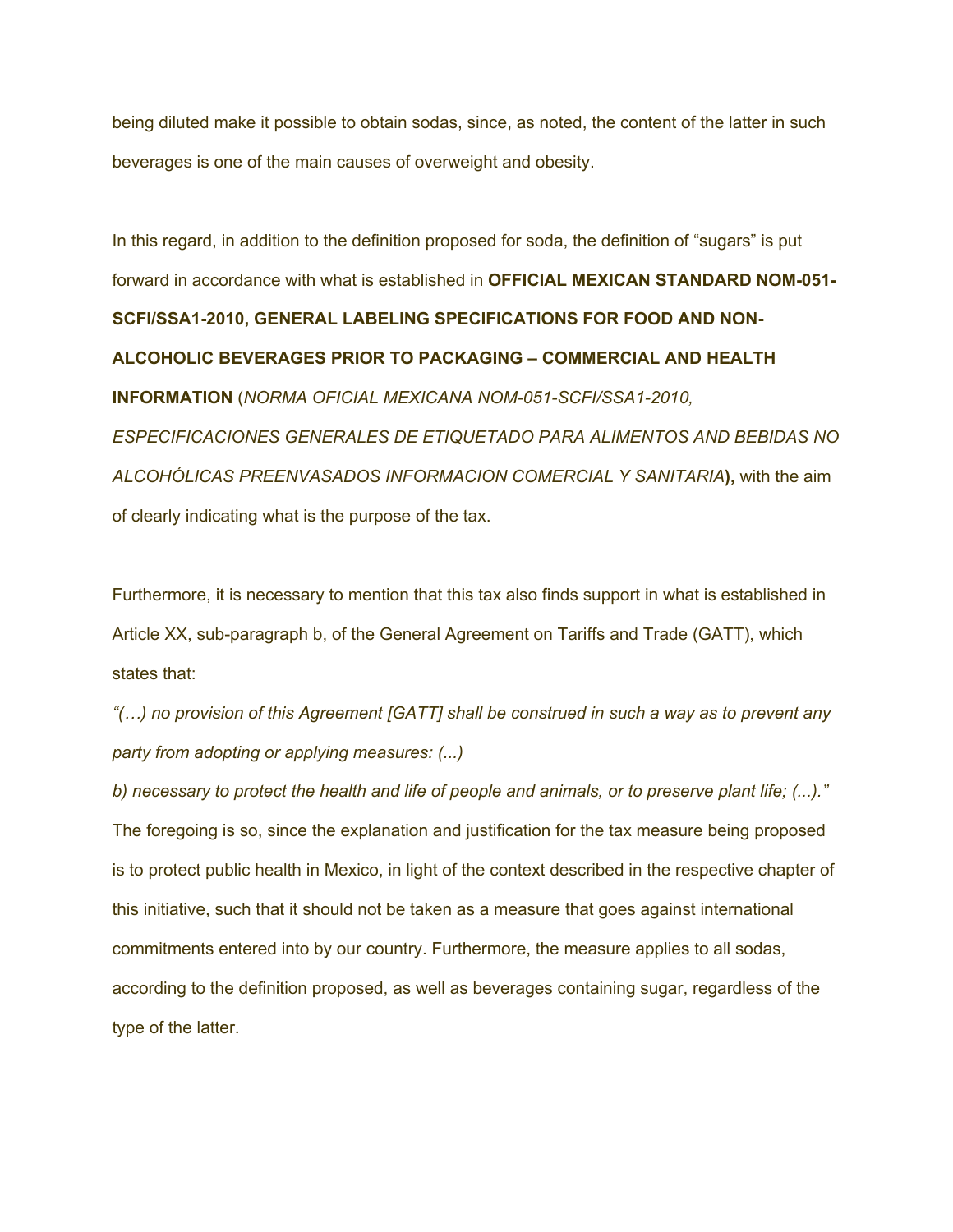In this sense, while the main objective of the tax on soda and sugared beverages is to discourage the consumption of these products because they are related to an increase in rates of overweight and obesity, the revenue that could be raised with the proposed tax, according to Dr. Arantxa Colchero, Research in Medical Sciences at the National Institute of Public Health, [19], taking as a base the proposed rate for each liter of soda, would help to diminish the consumption of such products from 163.3 liters per person per year to 120.9 liters.

It should be remembered that the demand for soda in Mexico is elastic, so that to increase taxes would discourage the consumption of these products and strengthen the country's revenueraising capacity.

According to the Doctor cited earlier, the tax would bring in close to \$22.861 billion pesos, which would enable the government to allocate funds to the health sector, or else to introduce drinking water fountains in schools and public spaces, as well as to implement programs against obesity and overweight. [20]

According to Dr. Colchero, the tax would help to reduce the prevalence of diabetes in the country by 12%, as well as curtailing by 26% the costs of new cases of diabetes in the next 10 years. This would reduce the direct cost of medical care for obesity-related diseases from \$42 billion pesos to \$35 billion pesos.

Furthermore, the tax does not involve a disproportionate financial burden for lower income families, since the expenditure on soda as a proportion of expenditures on food is similar when breaking down information by income quintile, reducing the consumption of these products in the same proportion.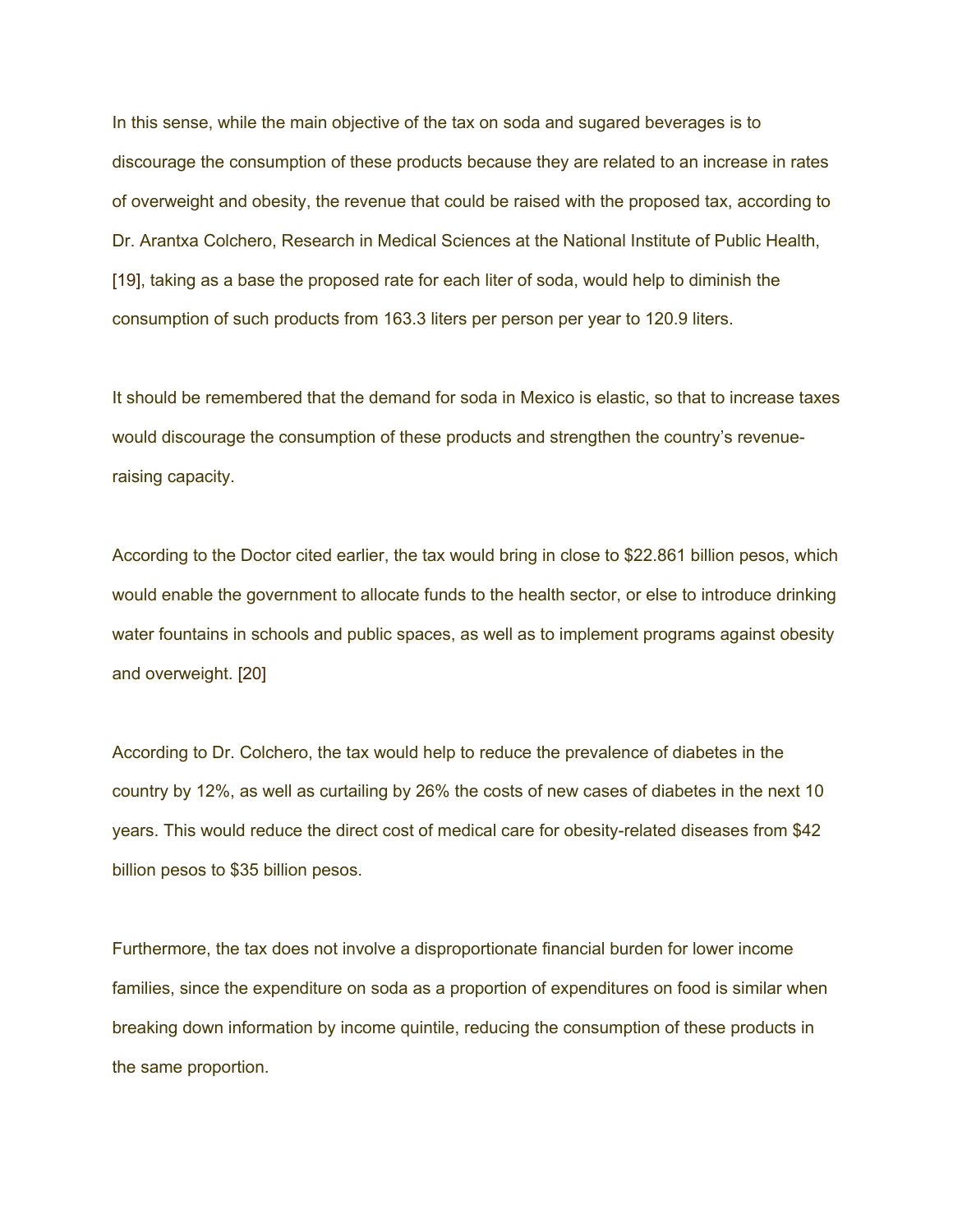Now then, considering the aforementioned incorporation of new goods to the special tax on production and services, such as soda, natural or mineral water, etc., that contain any type of sweetener, and as long as they are applied on an *ad-valorem* basis, as is the case for the goods taxed by the Law we are considering, it is necessary to incorporate said concepts into the mechanics of credit application established in the Law of the Special Tax on Production and Services, so that appropriate measures are proposed to achieve the respective adjustments.

Furthermore, to establish a tax such as the one proposed is not at all at odds with the Mexican system of taxation, considering that from 2002 to 2006 there was a similar tax in effect in Mexico, which was withdrawn because it was deemed to be incompatible with the Agreements of the World Trade Organization, in providing that the tax in question was only paid on sodas and other beverages sweetened with high fructose, a situation which in the case before us does not occur, since the tax applies to all beverages sweetened with sugars in general, without making any distinction as to the type of sugar.

Regardless of the foregoing, it should be emphasized that the Supreme Court of Justice of the Nation itself considered the aforesaid tax to be constitutional. [21]

By the same token, international experience supports a proposal such as the one being made, considering that taxes such as the one before us exist in various countries in a variety of forms. The countries are Rumania, France, Greece, Hungary, Finland, Denmark and Algeria, as well as the State of New York in the United States America.

Based on the arguments set forth, it is proposed to incorporate the aforementioned tax into the Law of the Special Tax on Production and Services.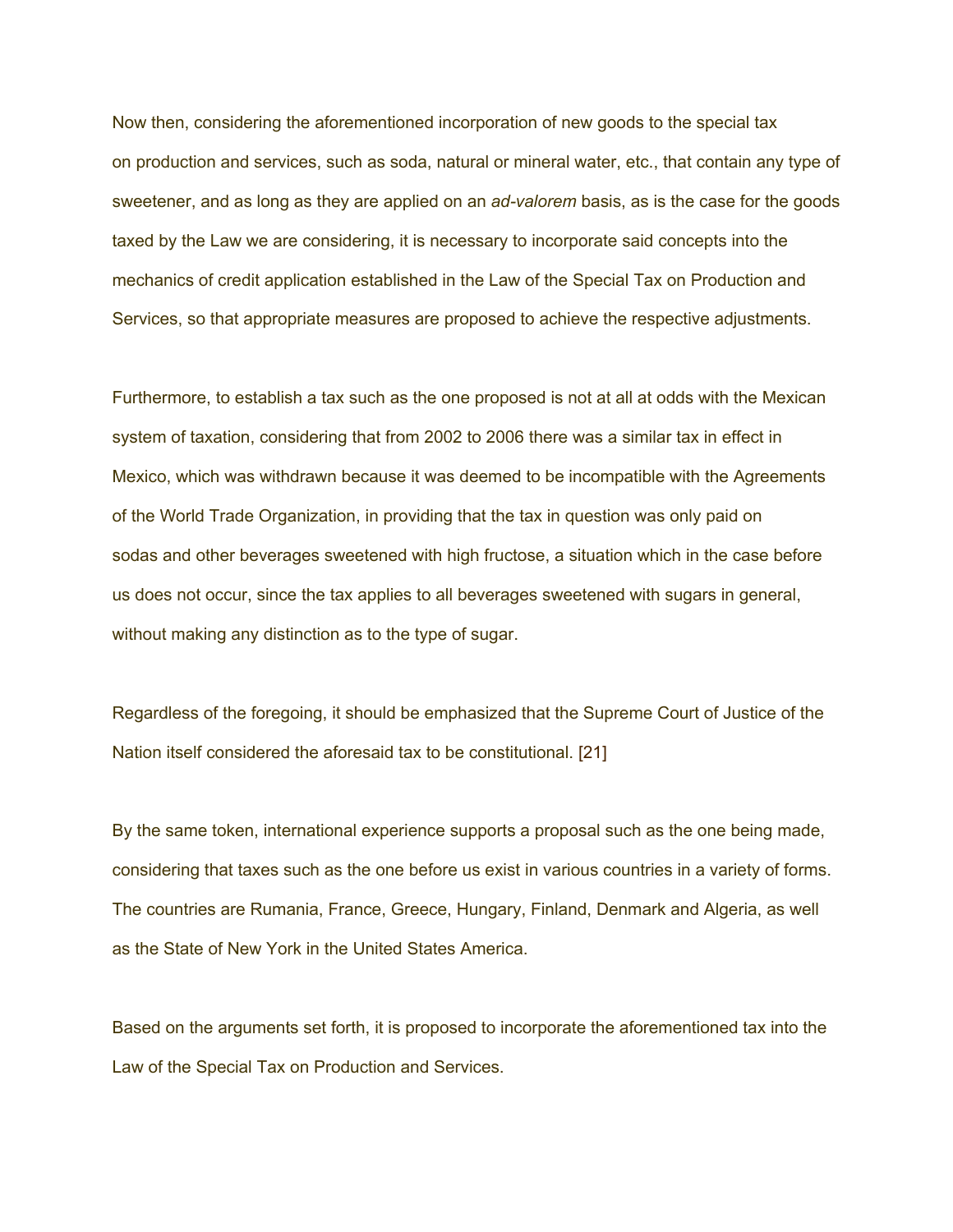#### II. **Allocation of the tax to special public expenditures.**

On the other hand, and as far as the extrafiscal purpose of the tax before us is concerned, it is estimated that, although there is a revenue-raising purpose in the reform under consideration, its extrafiscal purpose is more important, insofar as it makes it possible to adopt measures to combat overweight and obesity, as well as the diseases they produce, through the design of a tax policy that inhibits the consumption of sugared beverages.

In this context, the proposed reform makes it possible to provide the State with greater resources to enable the health sector to deal with expenditures that cause overweight and obesity, considering that the latter is one of the main preventable causes of various diseases, as well as to continue or implement new programs for the prevention, control and treatment of such ailments, or else, to finance plumbing infrastructure projects to provide greater access to potable water.

Because of this, and considering that the cost generated by ailments associated with overweight and obesity is very high for the State, it is estimated that it will be necessary to allocate the extraordinary resources that would be generated by the proposed reform to cover these costs.

This would not involve any violation of a constitutional order, since the Supreme Court of Justice of the Nation has established through jurisprudence that tax payments allocated to special public expenditures do not violate Article 31, fraction IV, of our Constitution.

This is observed in Jurisprudence 106/99, of the Plenary of the Supreme Court of Justice of the Nation, which appeared in the Judicial Seminary of the Federation and its Gaceta X, November of 1999, page 26, and states: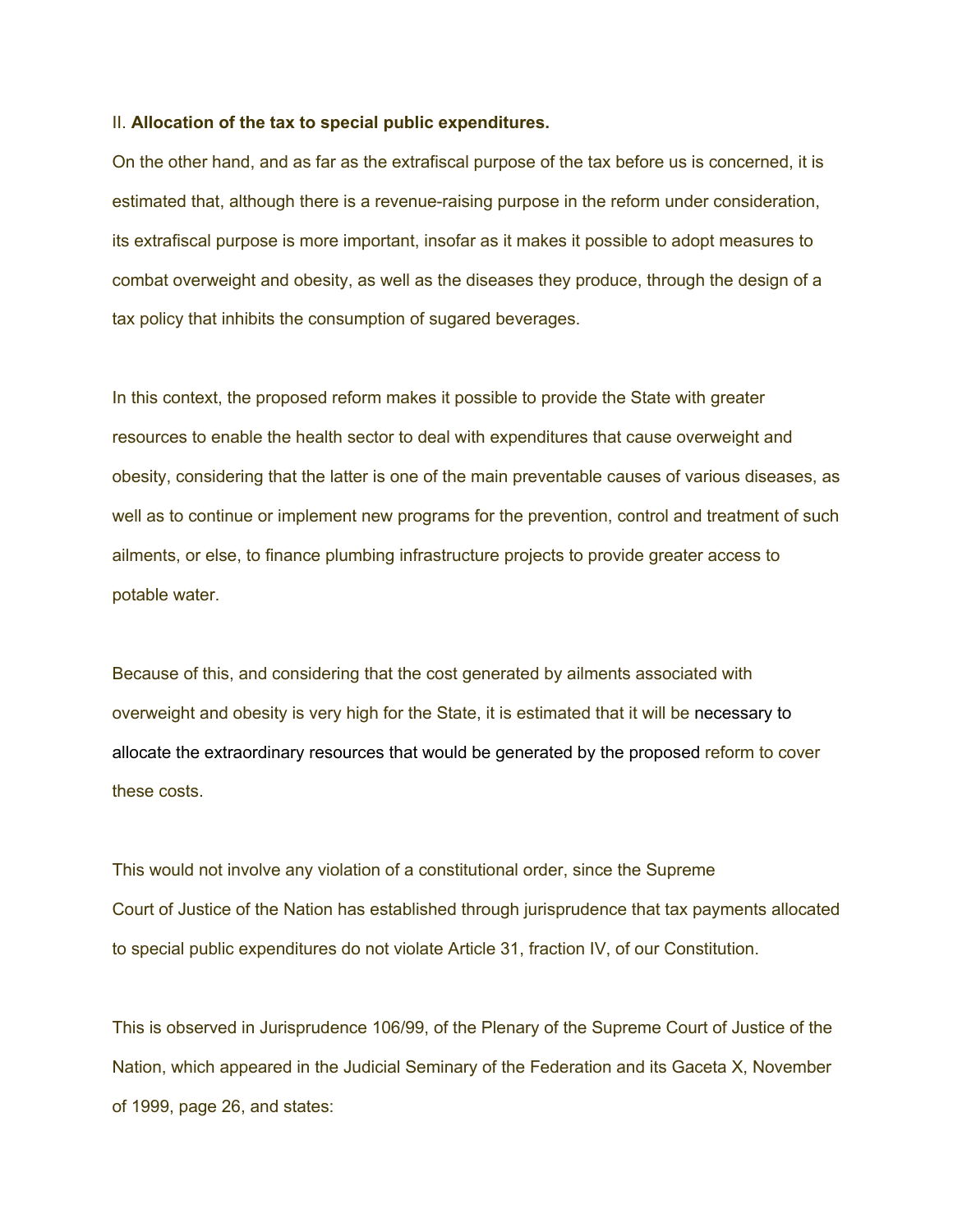# *"TAX PAYMENTS. THOSE ALLOCATED TOWARDS PAYMENT OF A SPECIAL PUBLIC EXPENDITURE DO NOT VIOLATE ARTICLE 31, FRACTION IV, OF THE CONSTITUTION.*

*In establishing the aforementioned constitutional precept that taxes should be allocated towards the payment of public expenditures of the Federation, as well as the Federal District or the State and Municipality where the taxpayer resides, it does not require that the product of the tax collection in question should go into a common fund where it is mixed with other taxes and loses its origin, but rather the prohibition of its being allocated towards payment of expenditures that are not assigned towards providing the functions and services that the State should provide for the collective. Therefore, if the product of the tax collection is allocated towards the payment of a special public expenditure that directly benefits the collective, this not only does not infringe, but actually faithfully respects what is set forth in Article 31, fraction IV, of the Federal Constitution.*

Indeed, it is considered congruent to have greater fiscal resources that can be channeled towards the spending categories that directly combat overweight and obesity, given the public health problem that it represents in our country, in this case, through the National Health System, without impairment to what is set forth in the Law of Fiscal Coordination.

Furthermore, in its ruling on Action of Unconstitutionality 29/2008, the Plenary of the Supreme Court of Justice of the Nation established that:

*"… the guarantee to the governed that the taxes they pay will be allocated towards covering public expenditures compels the State in collecting them to apply them to cover collective social or public needs, through specific expenditures or general expenditures,*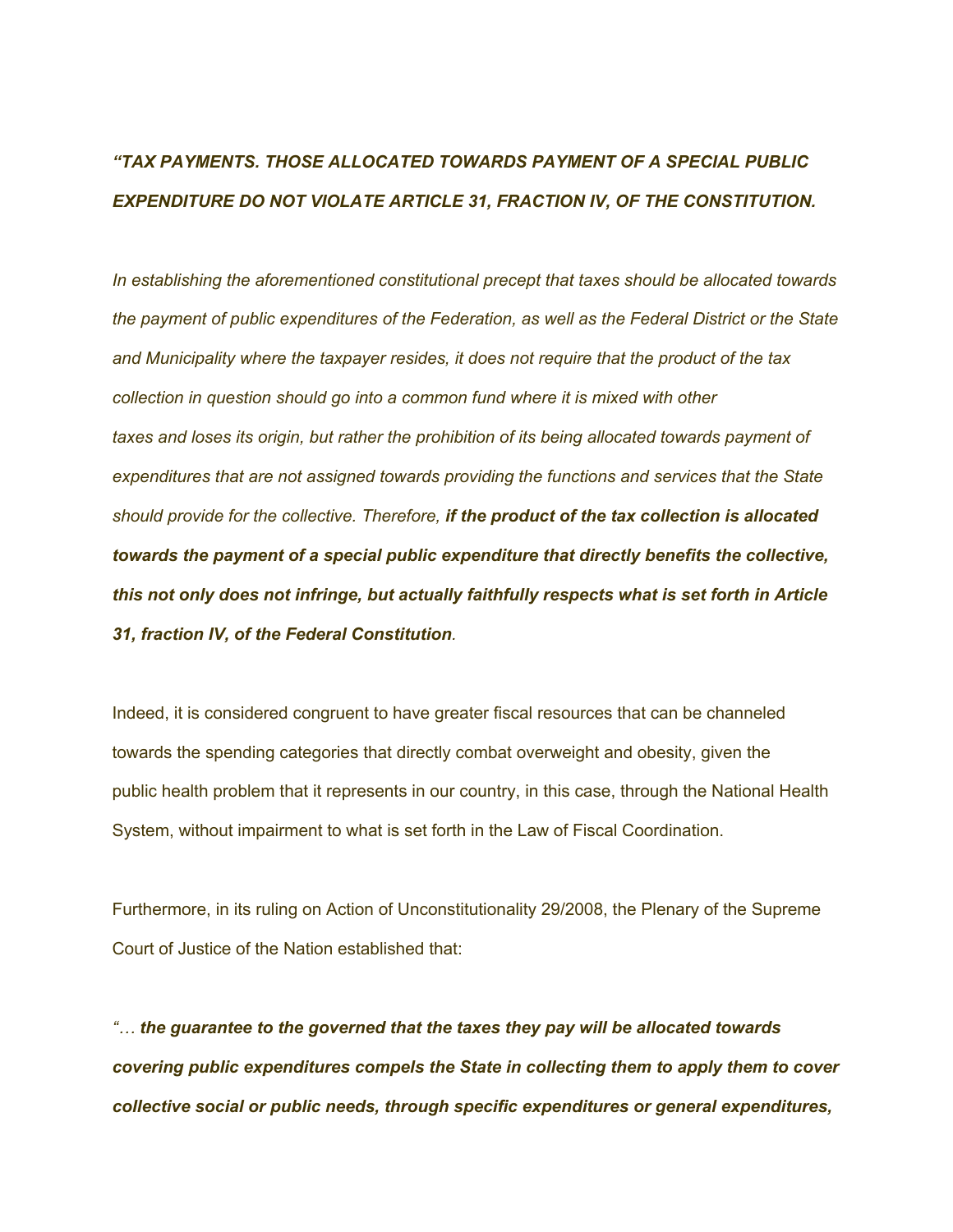*according to the economic reasoning of Article 31, fraction IV, of the Federal Constitution, which guarantees that they are not to be allocated to satisfy private or individual needs, but rather those in the collective, community, social and public interest that the said Constitution indicates, since according to the principle of efficiency – which is intrinsic to public expenditures - choosing the allocation of a resource must essentially be done with a view to fulfilling the obligations and aspirations that the Constitution describes in this context.* 

*So that a payment of taxes will be unconstitutional when it is allocated to cover exclusively individual needs, for it is logical that in applying it to satisfy social needs, it is understood that it also covers the penury or deprivation of certain individuals, but it cannot work the other way, because it is obvious that if only the needs of one person are addressed, this could not bring as a result a collective or social benefit; (…)"*

In this regard, it issued the Plenary Jurisprudence No. 15/2009, whose heading and text establish the following:

*PUBLIC EXPENDITURES. THE PRINCIPLE OF RELATIVE FISCAL JUSTICE GUARANTEES THAT TAX COLLECTION SHOULD NOT BE ALLOCATED TO SATISFY PRIVATE OR INDIVIDUAL NEEDS.*

*The principle of fiscal justice to the effect that taxes that are paid are to be allocated towards covering public expenditures compels the State in collecting them to apply them to cover collective social or public needs, through specific expenditures or general expenditures, according to the economic reasoning of Article 31, fraction IV, of the Political Constitution of the United Mexican States, which guarantees that they are not to*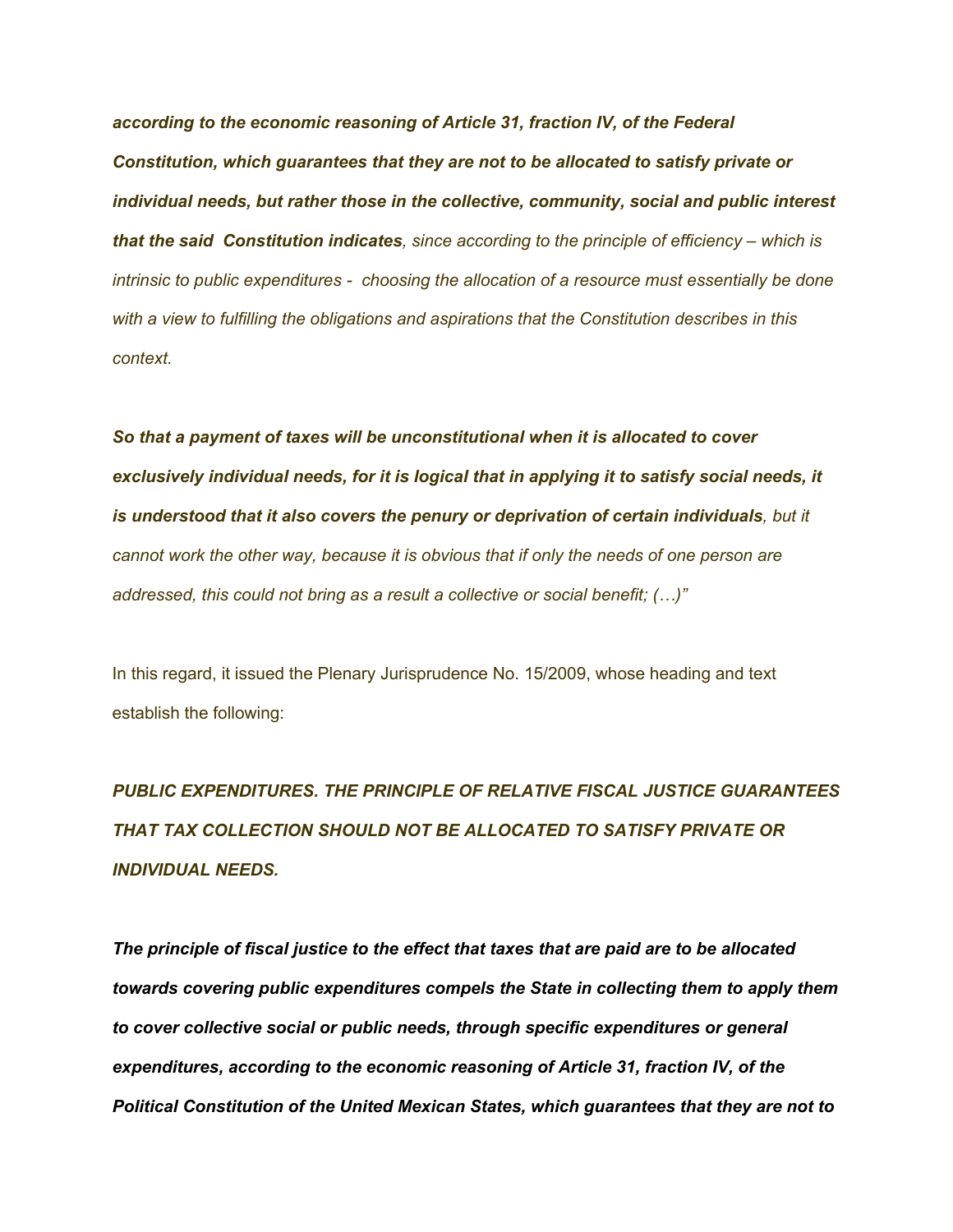*be allocated to satisfy private or individual needs, but rather those in the collective, community, social and public interest that the said Constitution indicates , since according to the principle of efficiency – which is intrinsic to public expenditures - choosing the allocation of a resource must essentially be done with a view to fulfilling the obligations and aspirations that the Constitution describes in this context. So that a payment of taxes will be unconstitutional when it is allocated to cover exclusively individual needs, for it is logical that in applying it to satisfy social needs, it is understood that it also covers the penury or deprivation of certain individuals, but it cannot work the other way, because it is obvious that if only the needs of one person are addressed, it could not bring as a result a collective or social benefit; (…)"*

Now then, with respect to this proposal, that is to say, to allocate funds collected for the Special Tax on Production and Services applicable to soda and sugared beverages, to cover expenditures incurred by care for ailments such as overweight and obesity, as well as the diseases that derive from them, it is deemed necessary to state that it also does not infringe the financial autonomy of federal entities, since the funds that will have this specific allocation will be those that result after applying both the direct allocation as well as the shareable amount thereof, in accordance with the Law of Fiscal Coordination.

In other words, no "label" is being proposed for the funds that would apply to them by legal provision, and that would alter the freedom of expenditure held by federal entities, political territories and municipalities, but rather it would operate only at the Federal level, with the funds that belong to the Federation, where they would be allocated to fulfill the stated objective.

Accordingly, and based on what is set forth in Articles 71, fraction II of the Political Constitution of the United Mexican States; as well as Articles 8, numeral 1, fraction I, 164 numeral 1, 169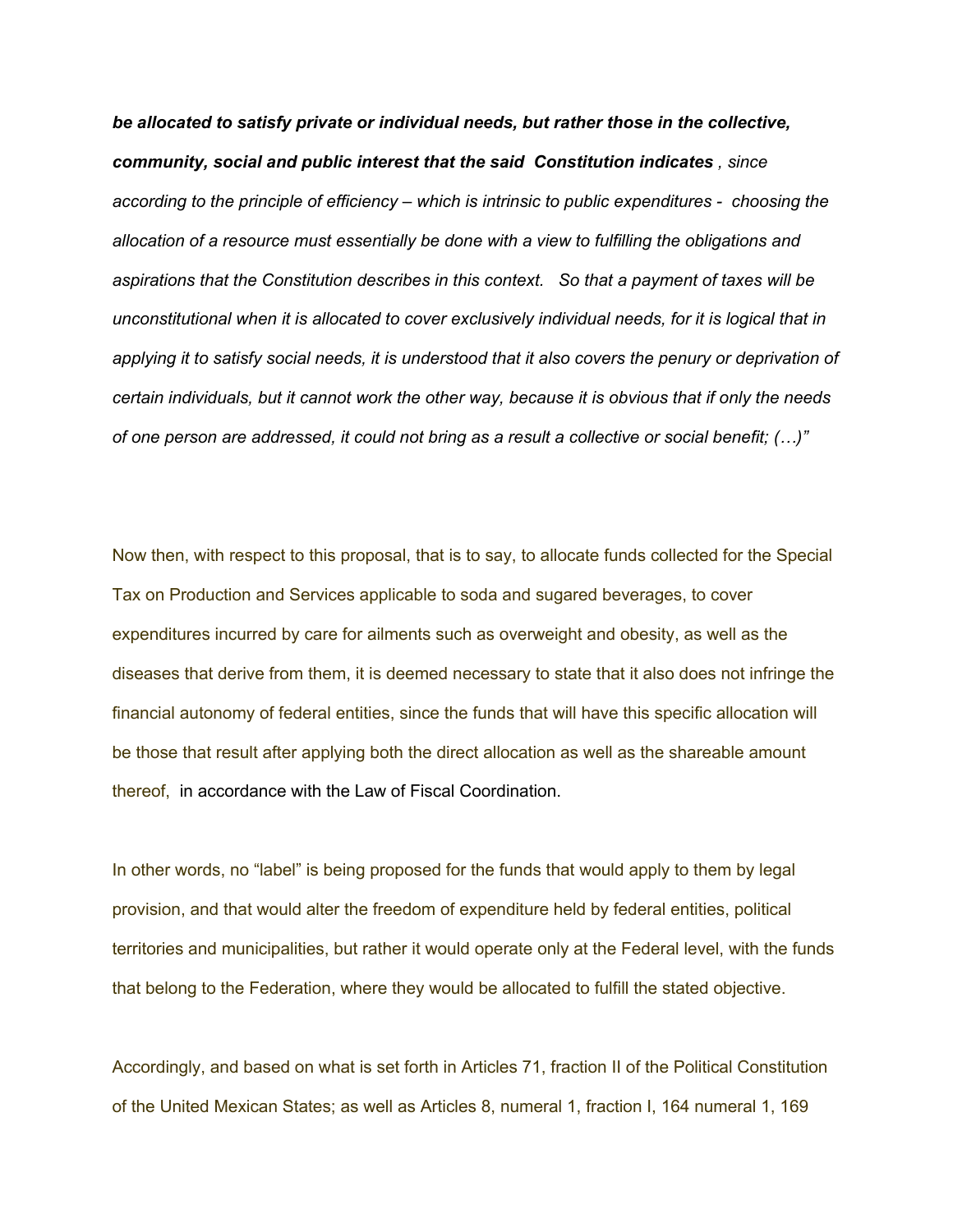and 172 of the Rules of the Senate of the Republic, we submit for the consideration of the plenary of the Chamber of the Senators, the following draft:

## **Decree**

**Whereby Articles 2º, fraction II, sub-paragraph A), 4, second and fourth paragraphs, 5-A, first paragraph, and 19, fractions II, third paragraph, VIII, X, XI and XIII are amended; a sub-paragraph I) and a final paragraph is added to Article 2º, fraction I, and a fraction XVIII to Article 3, of the Law of the Special Tax on Production and Services,**  to read as follows:

**Sole Article.** Articles 2º, fraction II, sub-paragraph A), 4, second and fourth paragraphs, 5-A, first paragraph, and 19, fractions II, third paragraph, VIII, X, XI and XIII are amended; a subparagraph I) and a final paragraph is added to Article 2º, fraction I, and a fraction XVIII to Article 3, of the Law of the Special Tax on Production and Services, to read as follows:

## **Article 2. - …**

**I.…**

**Sub-paragraphs A) to H) …**

**I) Sodas, mineralized waters, concentrates, powders, syrups, essences or extracts of flavors, that upon being diluted make it possible to obtain sodas..……….....20% II.…**

A) Commission, mediation, agency, representation, brokering, consignation and distribution for the purpose of the sale of the goods indicated in sub-paragraphs A), B), C)**, F) and I)** of fraction I of this Article. In these cases, the applicable rate will be that which corresponds to sale in the national territory of the good in question pursuant to the terms that this law provides for such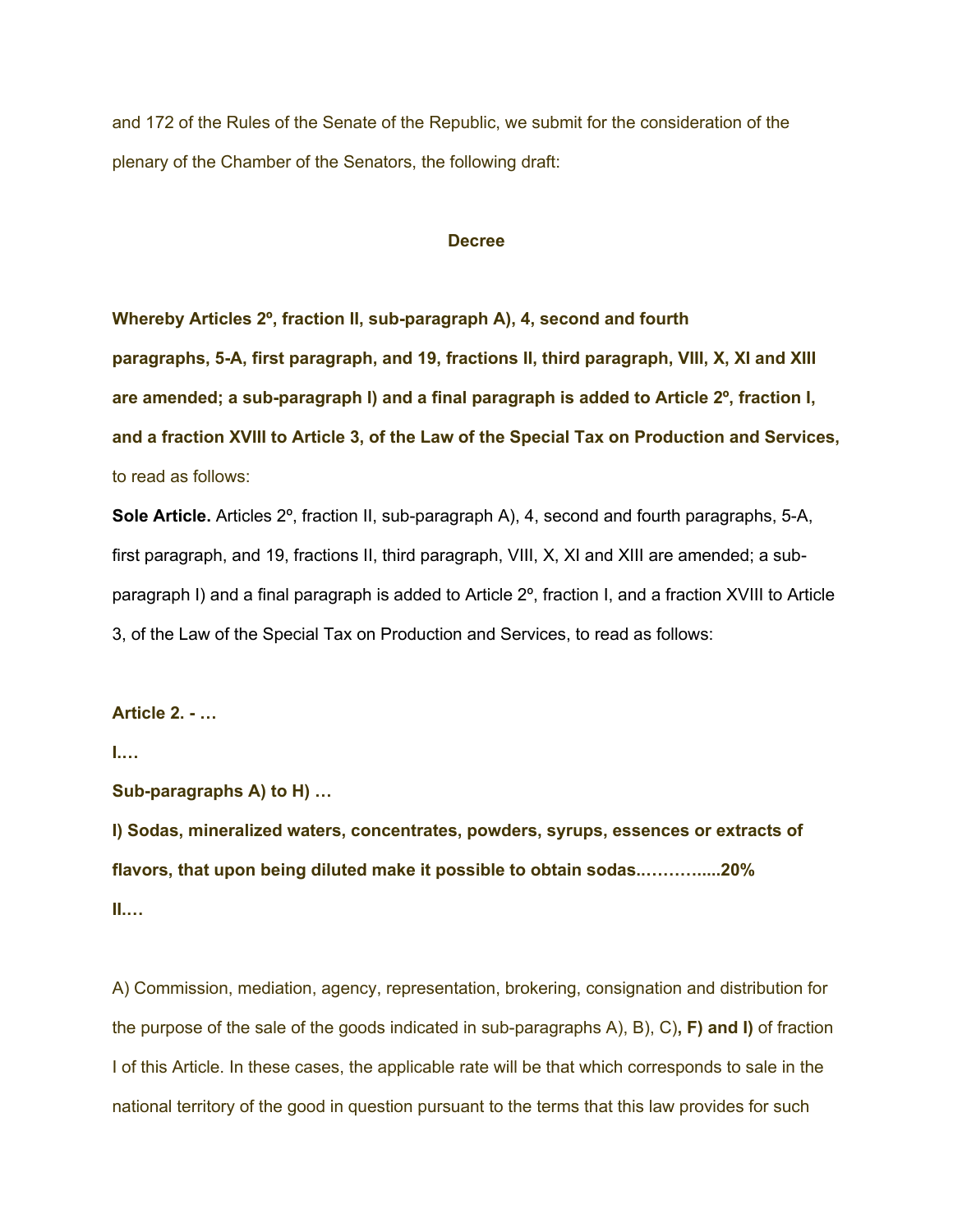purpose. The tax shall not be paid when the services referred to in this sub-paragraph are the reason for the sales of goods, wherefore payment of this tax shall not be required, pursuant to the terms of Article 8 thereof.

**Sub-paragraphs B) to C)**

**Article 3. …**

# **Fractions I to XVII**

**XVIII. Sodas, non-fermented beverages, made with water, carbonated water, extracts or essences of fruits, flavorizer, or with any other raw material, carbonated or without carbonation, which may contain citric acid, benzoic acid or sorbic acid, or their sales as preservatives, sweetened with sugars.**

**Sugars are understood to refer to all monosaccharides and disaccharides present in such** 

**beverages.**

**Fruit juices and nectars are not considered to be soda. For such purposes, fruit juices and nectars are understood to be those that have at least 20% fruit juice or pulp or 2º brix of solids coming from the same fruit.**

# **Article 4. …**

**…**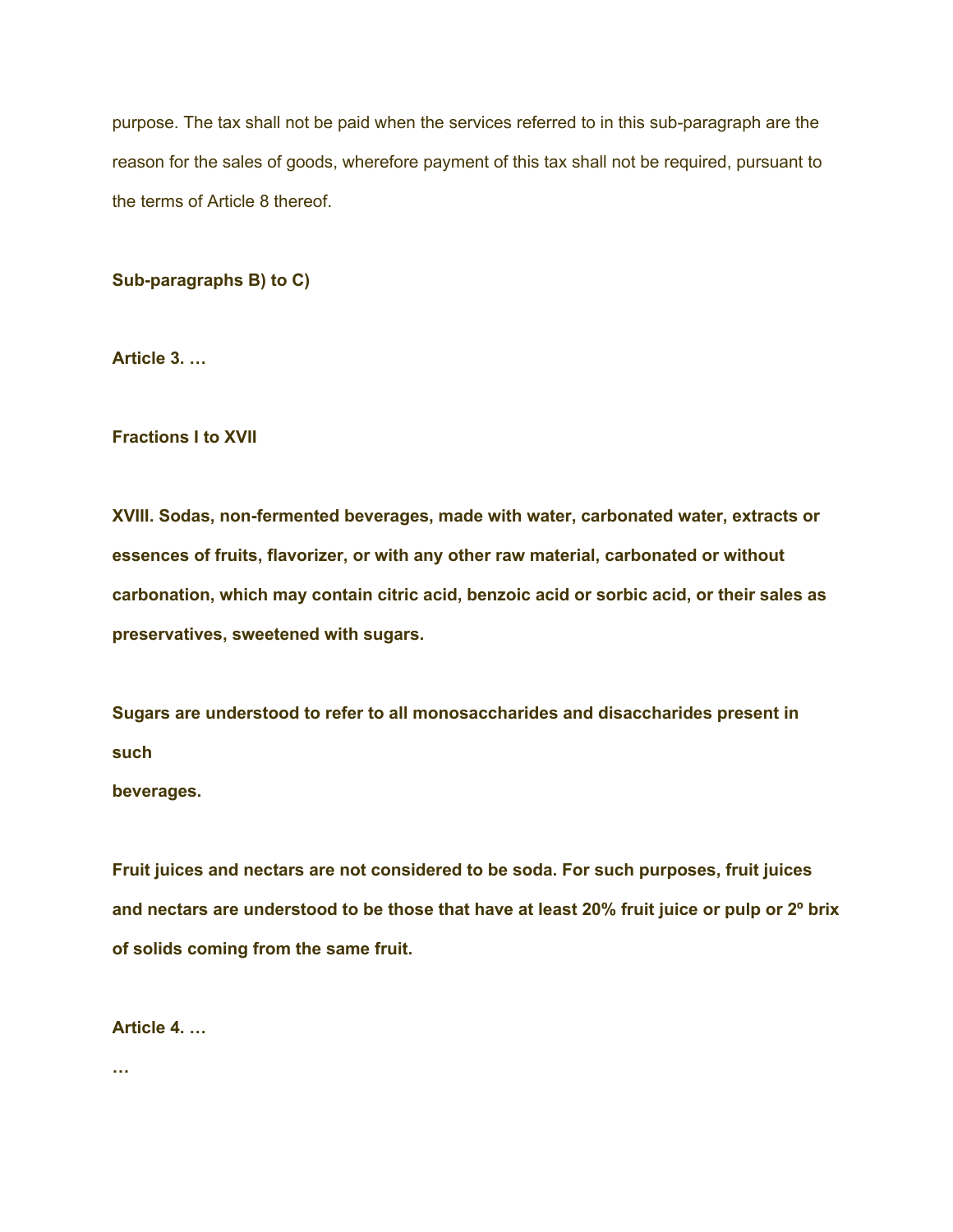Assessment of the tax to the taxpayer shall only be undertaken for the acquisition of the goods referred to in sub-paragraphs A)**, F) and I)** of fraction I of Article 2 of this Law, as well as that paid by the taxpayer himself when importing the goods referred to in sub-paragraphs A), C), D), E)**, F) and I)** of the said fraction, whenever it can be accredited pursuant to the terms of the aforesaid Law.

```
…
```
Accreditation consists in the tax being subject to a tax credit for the amount that proves applicable for the values indicated in this Law, at the rates referred to in fraction I, subparagraphs A)**, F) and I)** of Article 2 thereof, or of that which results from applying the rates referred to in Articles 2, fraction I, sub-paragraph C), second and third paragraphs and 2-C of this Law. Accreditable tax is understood to refer to an amount equivalent to that of the special tax on production and services actually collected from the taxpayer or any actual tax that has been paid on importation, exclusively under the circumstances referred to in the second paragraph of this Article, in the appropriate month.

**…**

# **Fractions I to V**

**…**

**…**

**…**

**…**

Article 5-A. Manufacturers, producers, packagers or importers, that through commission agents, mediators, agents, representatives, brokers, consignees or distributors, sell the goods referred to in sub-paragraphs A), B), C)**, F) and I)** of fraction I of Article 2 of this Law, shall be obliged to withhold the tax against the payment due for them, and report it through a declaration that they shall submit to the authorized offices, pursuant to what is set forth in the first paragraph of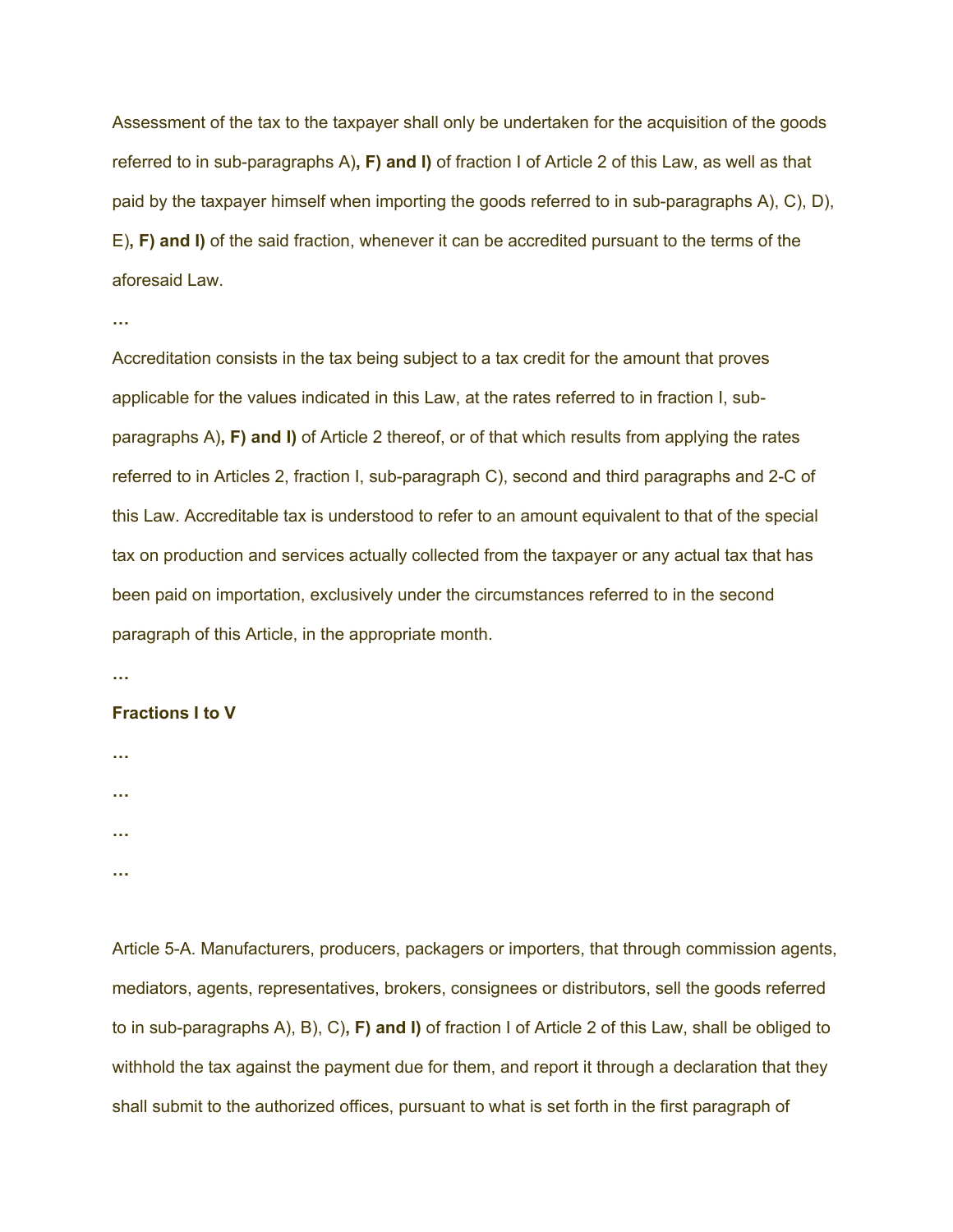Article 5 of this Law. When the payments are included in the amount of the sale for which this tax is paid, no withholding shall be done, and they shall not be considered payers of this tax for such activities.

**…**

## **Article 19. …**

**…**

II. Issuing proof of payment without the express, separate collection of the tax established in this Law, except when dealing with the sale of the goods referred to in sub-paragraphs A)**, F) and I)** of fraction I of Article 2 of this Law, as long as the purchaser is in turn a taxpayer of this tax for said goods and requests it in such capacity.

**…**

Taxpayers who sell the goods referred to in sub-paragraphs A), F) and I) of fraction I of Article 2 of this Law, who expressly and separately collect the tax established herein, must ensure that the data concerning the name, title or company name of the person to whom they are issued, matches the registration with which said person proves that he is a taxpayer of the special tax on production and services for such goods. Furthermore, the aforesaid taxpayers must provide the Bureau of Tax Administration on a quarterly basis in April, July, October and January of the year in question with a list of the persons who in the quarter previous to the current one are declared to have had the special tax on production and services collected expressly and separately, pursuant to the terms of this fraction, as well as the amount of the tax collected in such operations and such information and documentation as the Bureau of Tax Administration may indicate in rules of a general nature.

**…**

**…**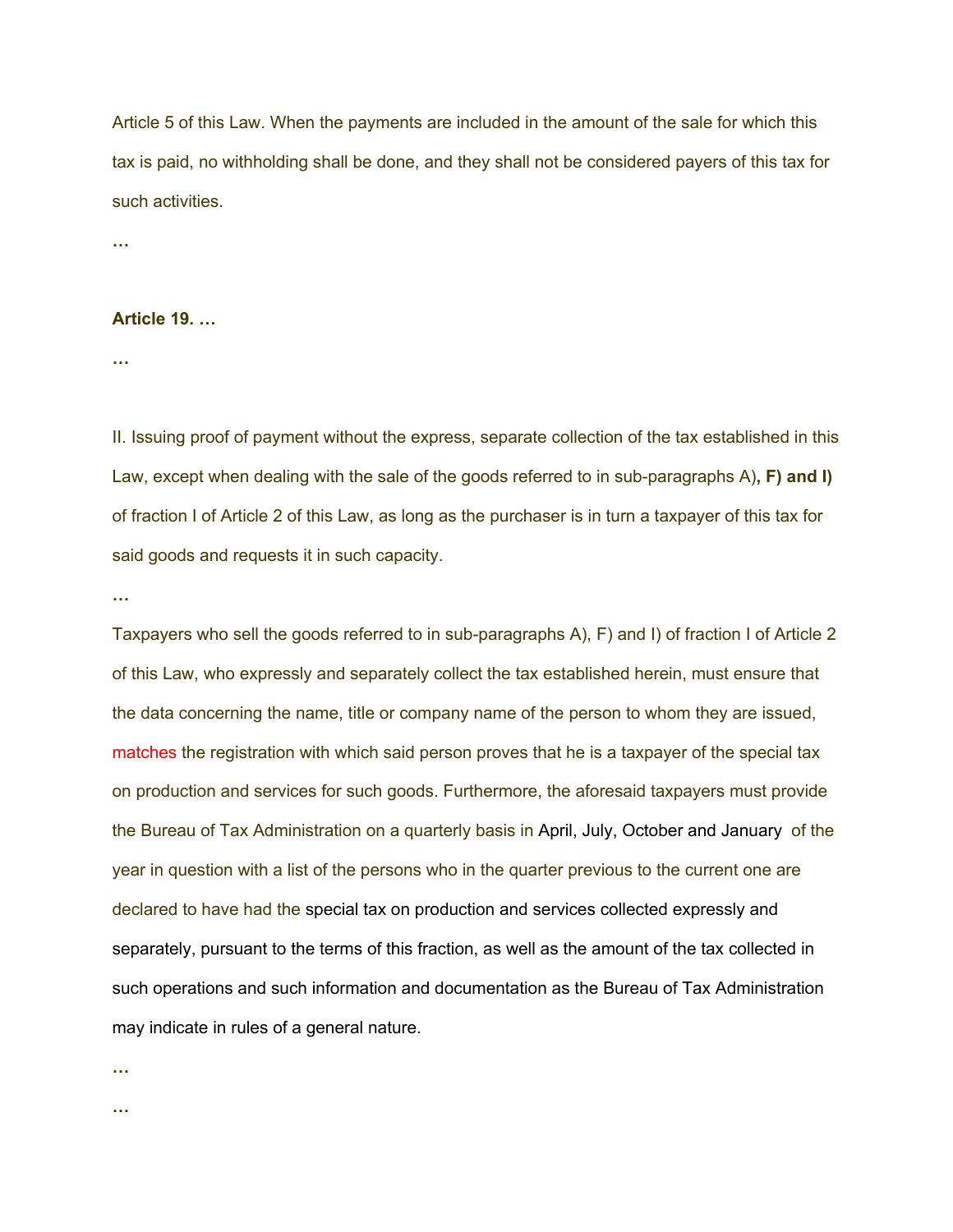#### **Fraction III to VII**

VIII. Taxpayers for the goods referred to in sub-paragraphs A), B), C)**, F) and I)** of fraction I of Article 2 of this Law, who are obliged to pay the special tax on production and services referred to herein, must provide the Bureau of Tax Administration, on a quarterly basis, in April, July, October and January of the year in question, with information on their 50 main clients and providers for the quarter immediately preceding the one in which they make their declaration with respect to such goods.

With regard to taxpayers who sell or import table wines, they should fulfill this obligation on a semiannual basis, in January and July of each year.

**… …**

#### **Fraction IX…**

X. Manufacturers, producers or packagers of alcohol, denatured alcohol and uncrystalizable honeys, beverages with alcoholic content, beer, processed tobaccos, energy beverages, concentrates, powders and syrups for preparing energy beverages, **sodas, mineralized waters, concentrates, powders, syrups, essences or extracts of flavors, that on being diluted make it possible to obtain sodas**, must undergo a physical control of the volume manufactured, produced or packaged, as the case may be, as well as reporting quarterly, in April, July, October and January of the year in question a monthly reading of the registers for each one of the devices used for maintaining such control, in the quarter immediately preceding the one in which the parties makes their declaration.

**…**

XI. Importers or exporters of the goods referred to in sub-paragraphs A), B), C)**,**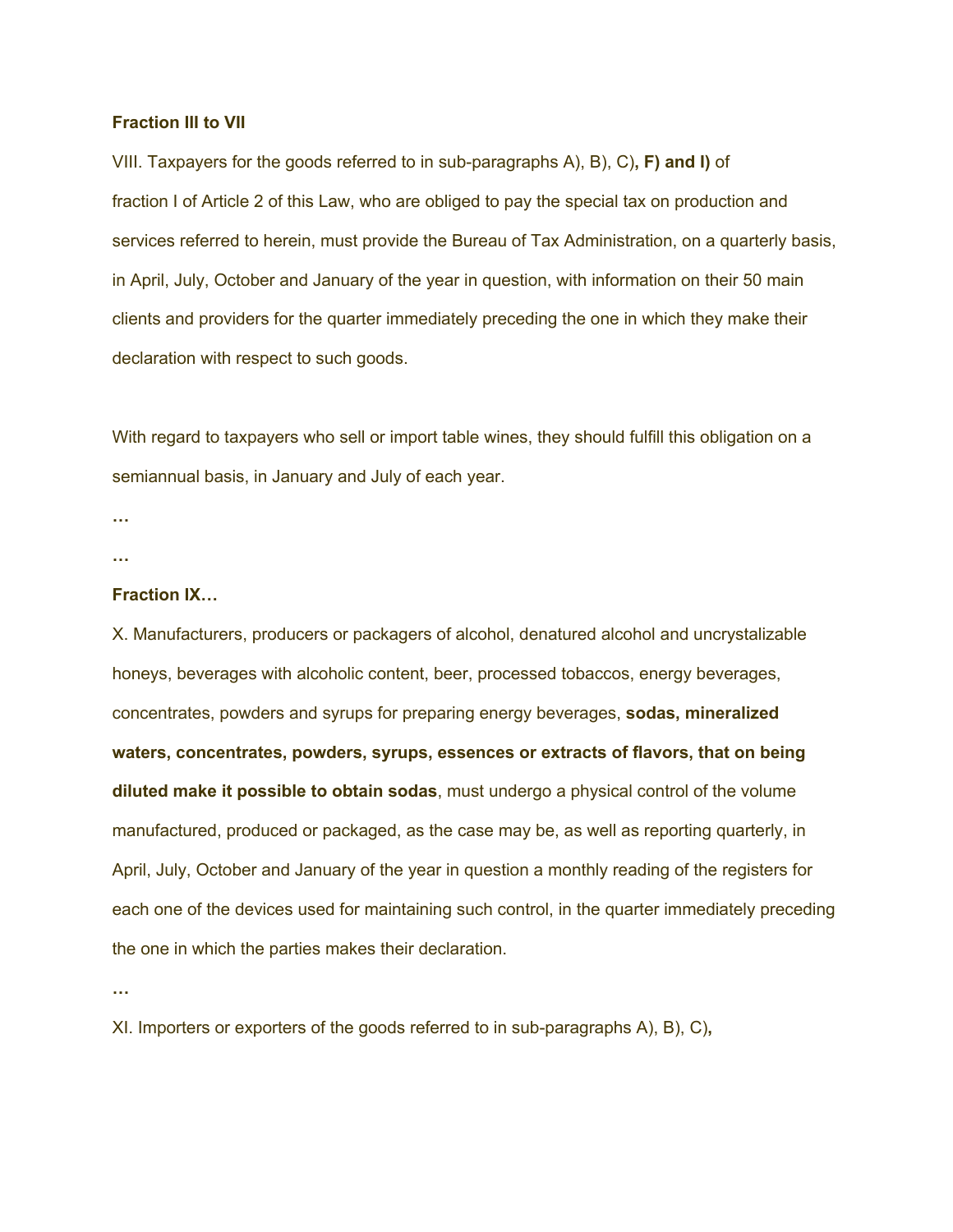**F) and I)** of fraction I of Article 2 of this Law, must be listed in the register of sectorial importers and exporters, as the case may be, under the charge of the Secretary of the Treasury and Public Credit.

# **XII…**

XIII. Taxpayers for the goods referred to in sub-paragraphs A)**, F) and I)** of fraction I of Article 2 of this Law, who are obliged to pay the special tax on production and services, must provide the Bureau of Tax Administration on a quarterly basis in April, July, October and January of the year in question, with the sale price for each product, the amount and volume thereof, transacted in the quarter immediately preceding.

**…**

# **Fractions XIV to XXII…**

#### **Transitory Provisions**

**Sole Provision.** This Decree shall enter into force on the day following its publication in the *Diario Oficial de la Federación*.

Mexico City, Federal District, December 4, 2012.

**Very truly yours,**

# **Sen. Marcela Torres Peimbert**

**Sen. Silvia Guadalupe Garza Galván Sen. Gabriel Cuevas Barrón**

**Luis Fernando Salazar Fernández Sen. Martín Orozco Sandoval**

**Sen. Juan Carlos Romero Hicks Sen. Francisco Salvador López Brito**

**Sen. Luz María Beristain Navarrete Sen. Sofío Ramírez Hernández**

**Sen. Mario Martín Delgado Carrillo**

[1] Alexy, Robert. Teoría de los derechos fundamentales, trad. Carlos Bernal Pulido,  $2<sup>a</sup>$ 

ed., Centro de Estudios Políticos y Constitucionales, Madrid, 2008, p. 404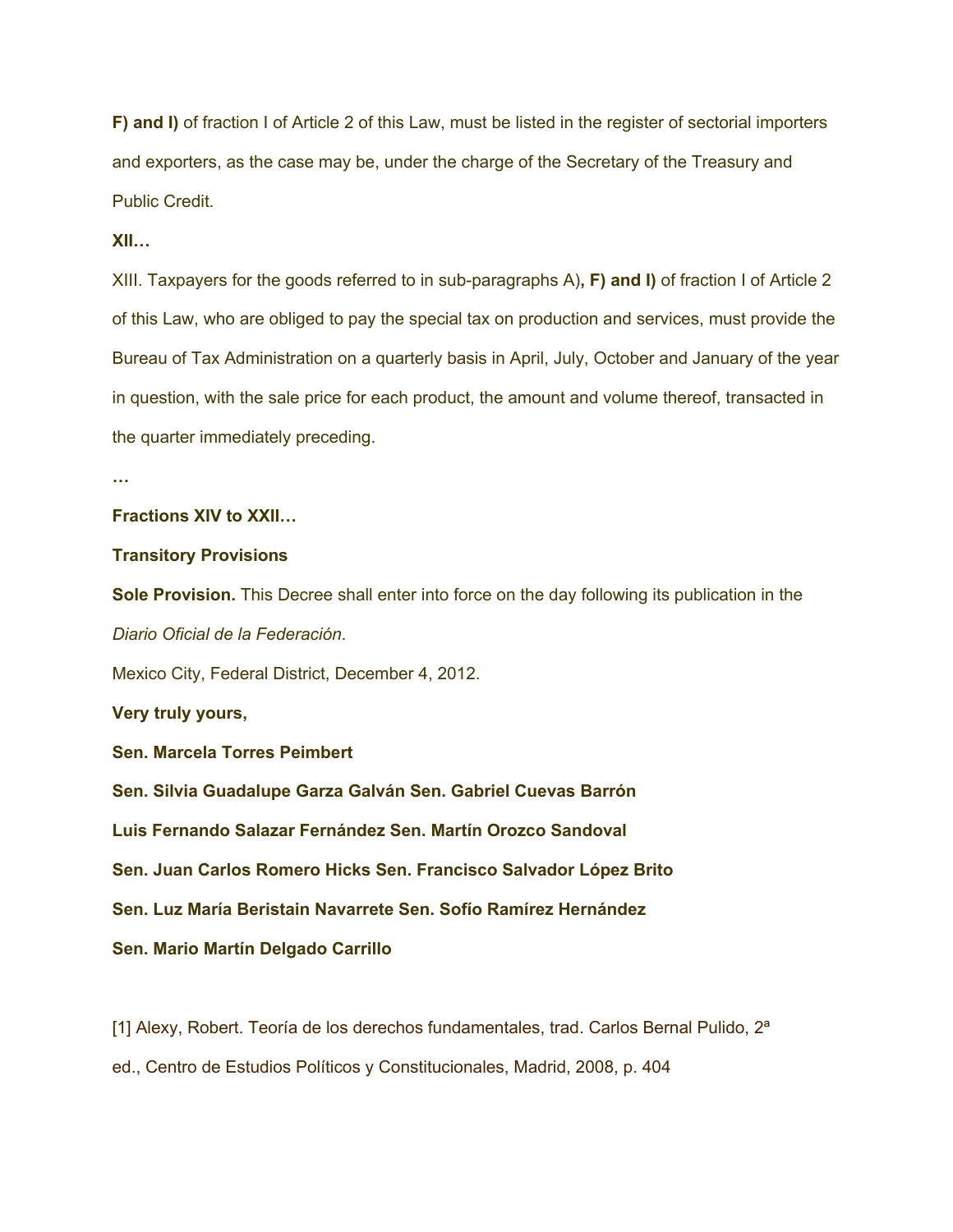[2] In this regard, it is necessary to distinguish between the "right to health" and the "right to its protection," considering that although it can be a merely theoretical distinction, the content of the first is greater than that of the second, insofar as the former encompasses "The right of every person to enjoy the highest possible level of physical and mental health" (Article 12.1of the Covenant on Economic, Social and Cultural Rights), whereas the latter encompasses the measures that ensure its being put in to practice (Article 12.2).

[3] Jurisprudencia 136/2008, Novena Época, Pleno de la Suprema Corte de Justicia de la Nación, appearing in the *Semanario Judicial de la Federación y su Gaceta XXVIII*, October 2008, page 61, whose heading states: "HEALTH. THE RIGHT TO ITS PROTECTION PURSUANT TO ARTICLE 4, PARAGRAPH THREE, OF THE POLITICAL CONSTITUTION OF THE UNITED MEXICAN STATES, IS A SOCIAL RESPONSIBILITY."

[4] (2012). México is now the largest consumer of soda in the world. Oxfam México (online). Retrieved from: http://site.oxfammexico.org/mexico-es-ya-el-mayor-consumidor-derefrescoen-el-mundo-3/

[5] (2010). Instituto Nacional de Estadística, Geografía e Información. Retrieved from: http://www.inegi.org.mx/Sistemas/TabuladosBasicos/tabdirecto.aspx?s=est&c=27895)

[6] Wartman, Kristin. (June 27, 2012). The Obesity Paradox: Overfed but Undernourished. Retrieved from: http://civileats.com/2012/06/27/the-obesity-paradoxoverfedbut-undernourished/

[7] Brownell, Kelly D. (April 30, 2009). Ounces of Prevention – The Public Policy Case for Taxes on Sugared Beverages. New England Journal of Medicine.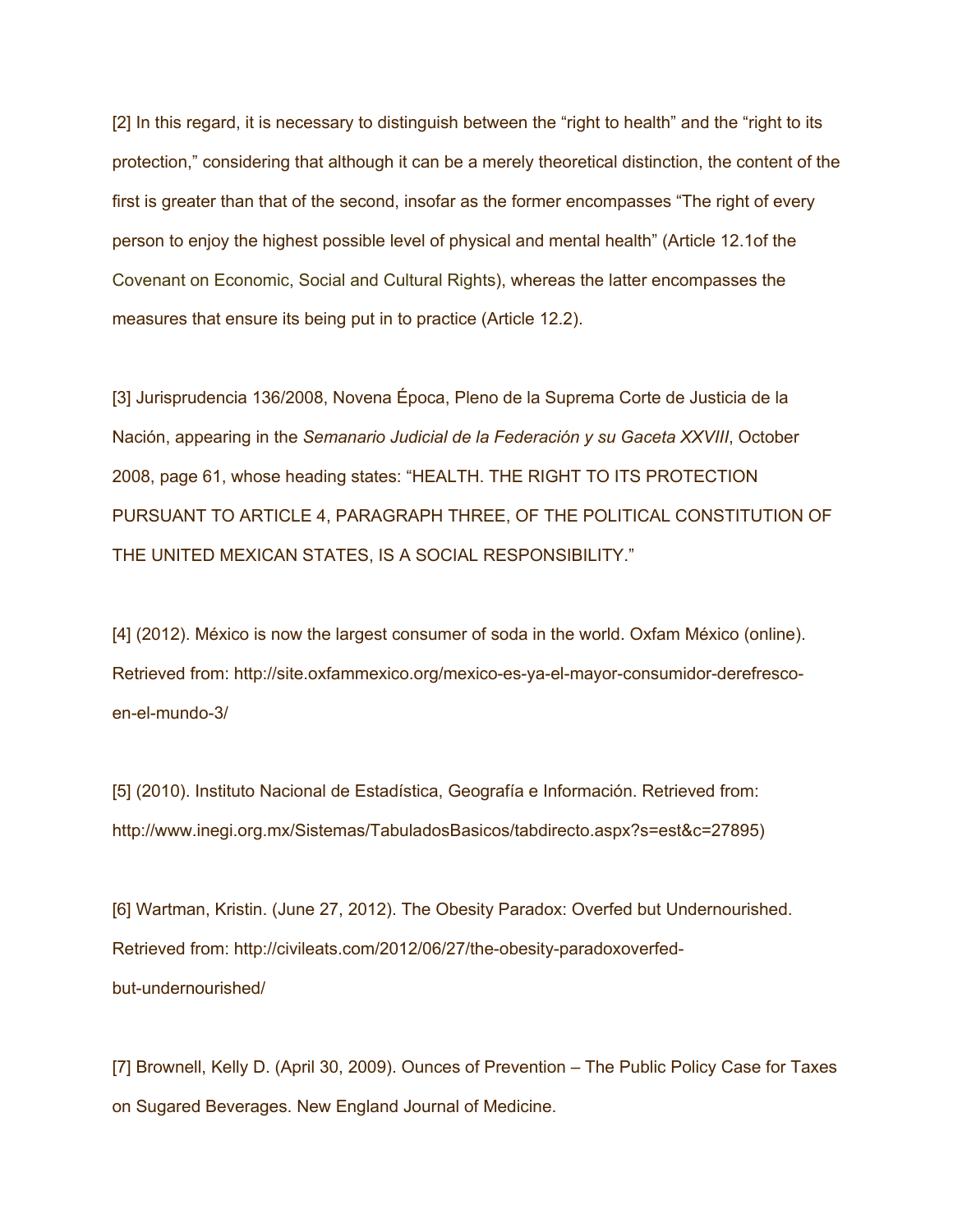[8] Ibid, p. 8.

[9] Babey, Susa H. et. al. (September of 2009). Bubbling Over: Soda Consumption and its Link to Obesity in California. UCLA Center for Health Policy Research. Retrieved from: http://www.publichealthadvocacy.org/bubblingover.html

[10] (January 2, 2012). Aumentan de diabetes y obesidad en niños por ingesta de refrescos. Retrieved from: http://www.insp.mx/noticias/nutricion-y-salud/2146-aumentancasosde-diabetes-y-obesidad-en-ninospor-ingesta-de-refrescos.html

[11] Katz, David L. (July 25, 2012). Are We Sugar Crazy? Retrieved from: http://health.usnews.com/health-news/blogs/eat-run/2012/07/25/are-we-sugar-crazy

[12] Consejo Nacional de Evaluación de la Política de Desarrollo Social (CONEVAL). (February 2010). Dimensiones de la seguridad Alimentaria: Evaluación Estratégica de nutrición y Abasto. CONEVAL: México DF.

[13] World Health Organization. (2011). Noncommunicable Diseases Country Profiles 2011. WHO: France, p. 124.

[14] Secretaría de Salud México. (January 2010). Acuerdo Nacional para la Salud Alimentaria: Estrategia contra el sobrepeso y la obesidad. México DF, p. 11.

[15] Secretaría de Salud México. (January 2010). Acuerdo Nacional para la Salud Alimentaria: Estrategia contra el sobrepeso y la obesidad. México DF, p. 11.